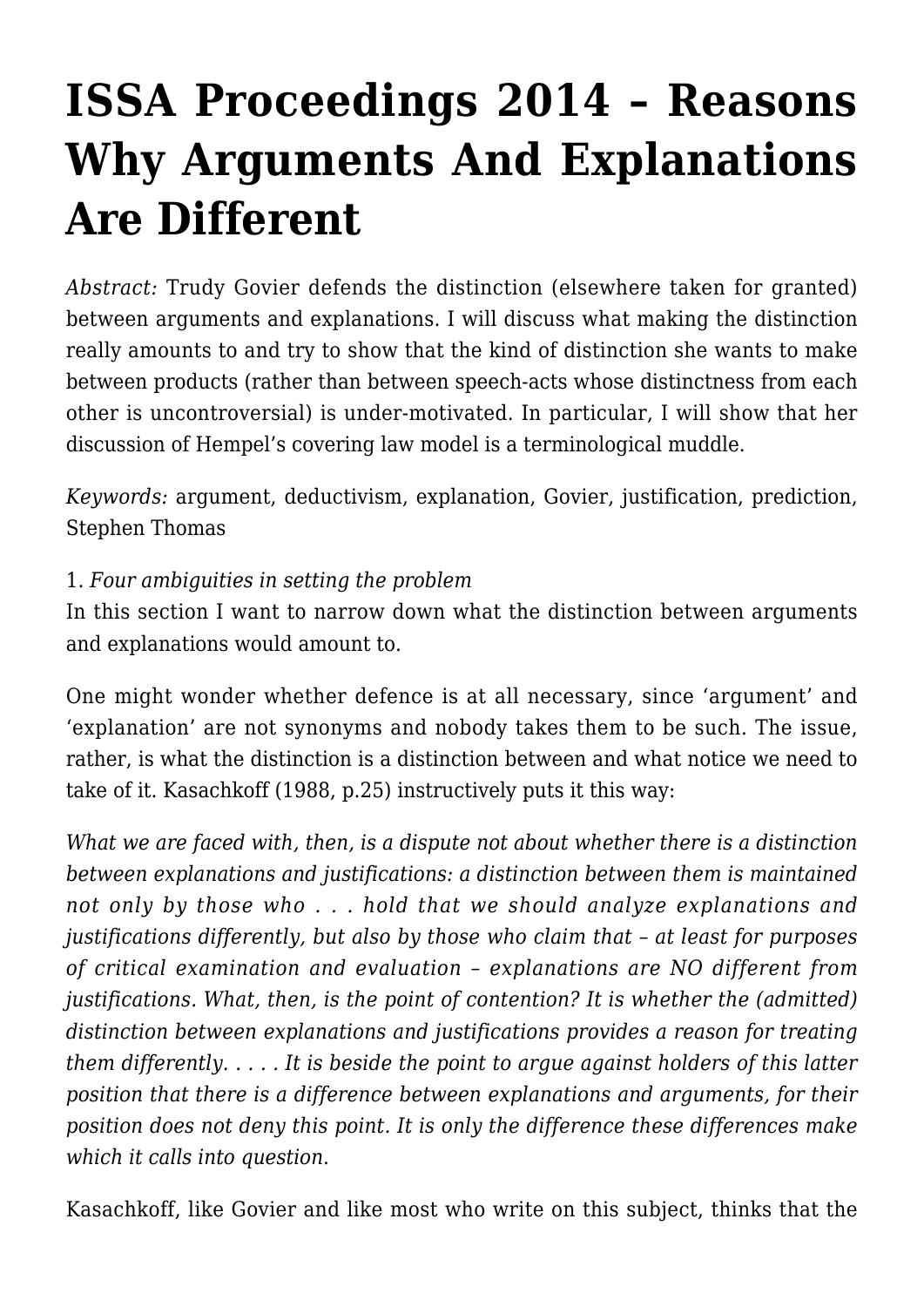matter is to be settled by showing that there are different normative constraints on the two things being evaluated; all that is then required to establish the distinction is an example of something that is successful as an explanation but unsuccessful as a justification, or *vice versa*.

Let us break this down a little more. At one extreme, explanations and justifications have precisely the same criteria of evaluation, that is to say that the same normative constraints are operative, and so it is not necessary to decide "for purposes of critical examination and evaluation" whether a piece of reasoning represents explanation or justification. Slightly weaker, but still adequate for denying any purpose to making the distinction, would be the case where explanations and justifications have different criteria of evaluation, but these criteria were such that they were co-extensive, that is to say that they gave the same verdict of goodness or badness irrespective of whether a piece of reasoning is taken to represent explanation or justification. To put it in terms of reasons, if the reasons given are always equally successful in providing an explanation and an argument, then there is no purpose for making the distinction, even if we supposed that the reasons functioned in different ways in the reasoning.

At the other extreme, explanations and justifications have different criteria of evaluation, so it is always necessary to make the distinction prior to proper evaluation of the reasoning. Not only is there no reason to suppose that a piece of reasoning will be good when evaluated as an explanation because it is good when evaluated as a justification or *vice versa,* but in fact this is never true; the criteria are incompatible. This, as indicated, is an extreme view and not one that I think anybody holds – it is not the view of Govier or Kasachkoff. They hold to a weaker version where the criteria are not incompatible and thus it is possible in principle for the same reasons to satisfy both sets of criteria. Not only is it possible in principle but it actually occurs in practice**[i]** – there are some questions for which the same reasons will perform both roles. Nevertheless, if there is some question for which this is not so, then this is a reason for the claim that explanations and arguments are different. I will call this the Identity Question. However, I am not convinced that this is adequate, and I would like to point out four ambiguities.

Firstly, there is an act-object or process-product ambiguity in the terms 'explanation' and 'justification.' The acts of explaining and justifying are speechacts, and it seems quite possible to follow the lead of McKeon (2013) in taking the distinction to be between the acts rather than the objects, and then difference in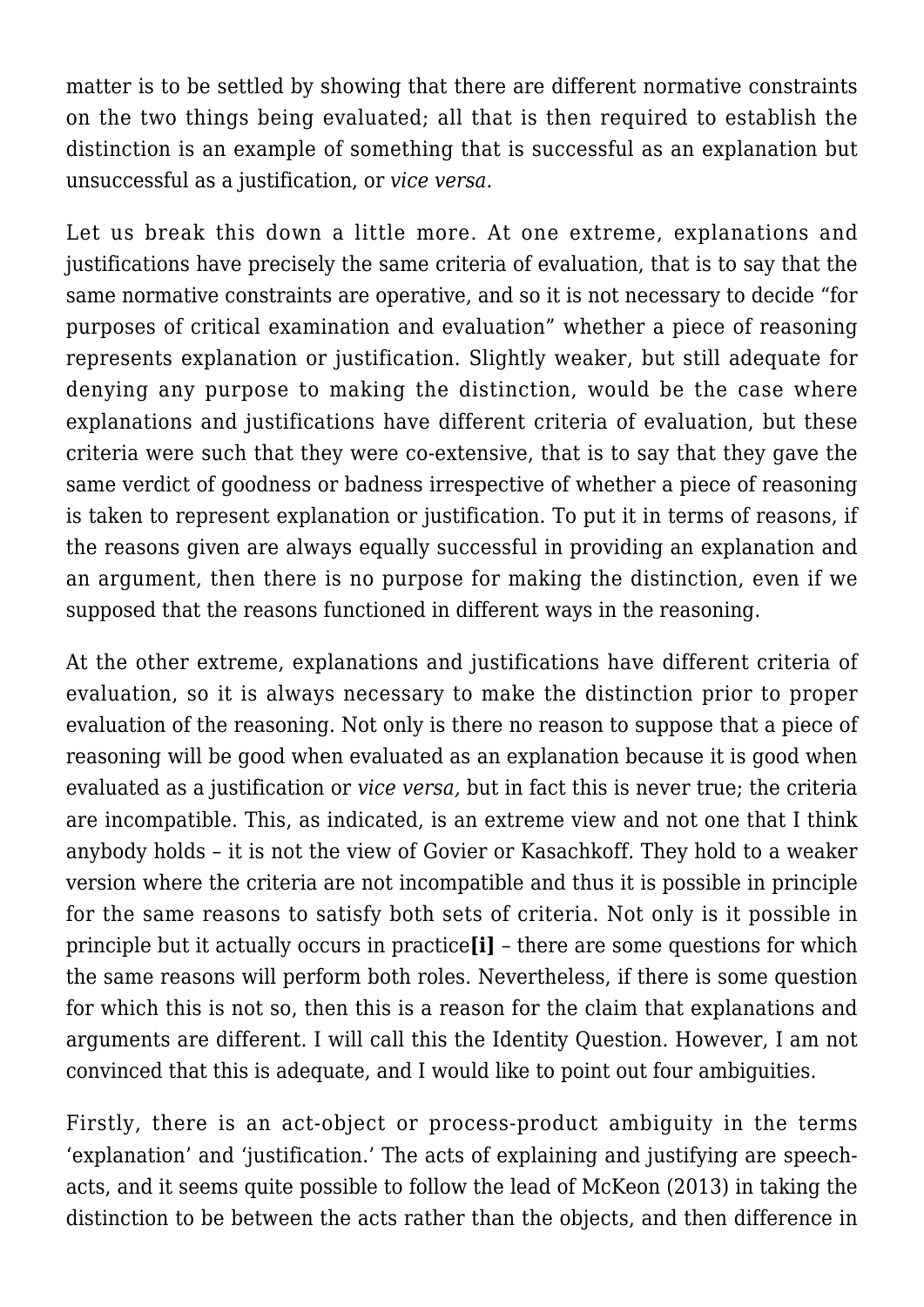success is explained by the speech-act of explaining having conditions that the speech-act of justifying does not. Then, the only thing that counts for evaluation of the *object* is how well the reasons support the claim; furthermore, if all reasonsclaim relations are deductive or can at least be represented in some logical system or other, then it is the object as a logical structure that concerns us normatively and that we need to evaluate. On the other hand, defenders of the distinction may still claim that there is a distinction between the objects or products themselves – even if these objects have the same logical structure this does not prevent them from being *conceptually* distinct, and for this reason from having different norms. One way of putting this is to say that defenders of the distinction may accept the act-object distinction yet still defend a distinction between objects as a type-token distinction.**[ii]** It is no small task to determine whether the norms in question are norms for the successful performance of a speech-act or the goodness of the object.

Secondly, there is an ambiguity in the word 'argument' that motivated my shift to speaking of justification above. In the logical sense of the word, 'argument' is just an abstract object, propositions arranged in a particular structure that exhibits logical inter-relationships between them, by evaluating which according to wellknown canons of logic we are able to judge whether the argument is good. A piece of reasoning is good if and only if the reason supports the claim. The goodness of the reasoning can be evaluated by reconstructing it as an argument and evaluating the argument (by showing that it is valid, if the argument is deductive). It is another sense of the word 'argument' that seems to be being distinguished from explanation in this literature. "In arguments, premises are stated in an attempt to prove, or justify, a conclusion," says Govier (1987, p.159). 'Justification' and 'proof' are then considered to be synonyms for 'argument' in the sense at issue. The claim that explanations are distinct from arguments is then the claim that explanations are distinct from justifications.**[iii]** As we have already seen, this leaves open the question whether it is a distinction between products.

Thirdly, I wish to note an ambiguity in the title itself. Govier takes herself to be giving reasons why arguments and explanations are different, but what kind of "why"-question does she take herself to be responding to? A request for a justification that arguments and explanations are different or a request for an explanation of why they are different? Nobody denies that these are different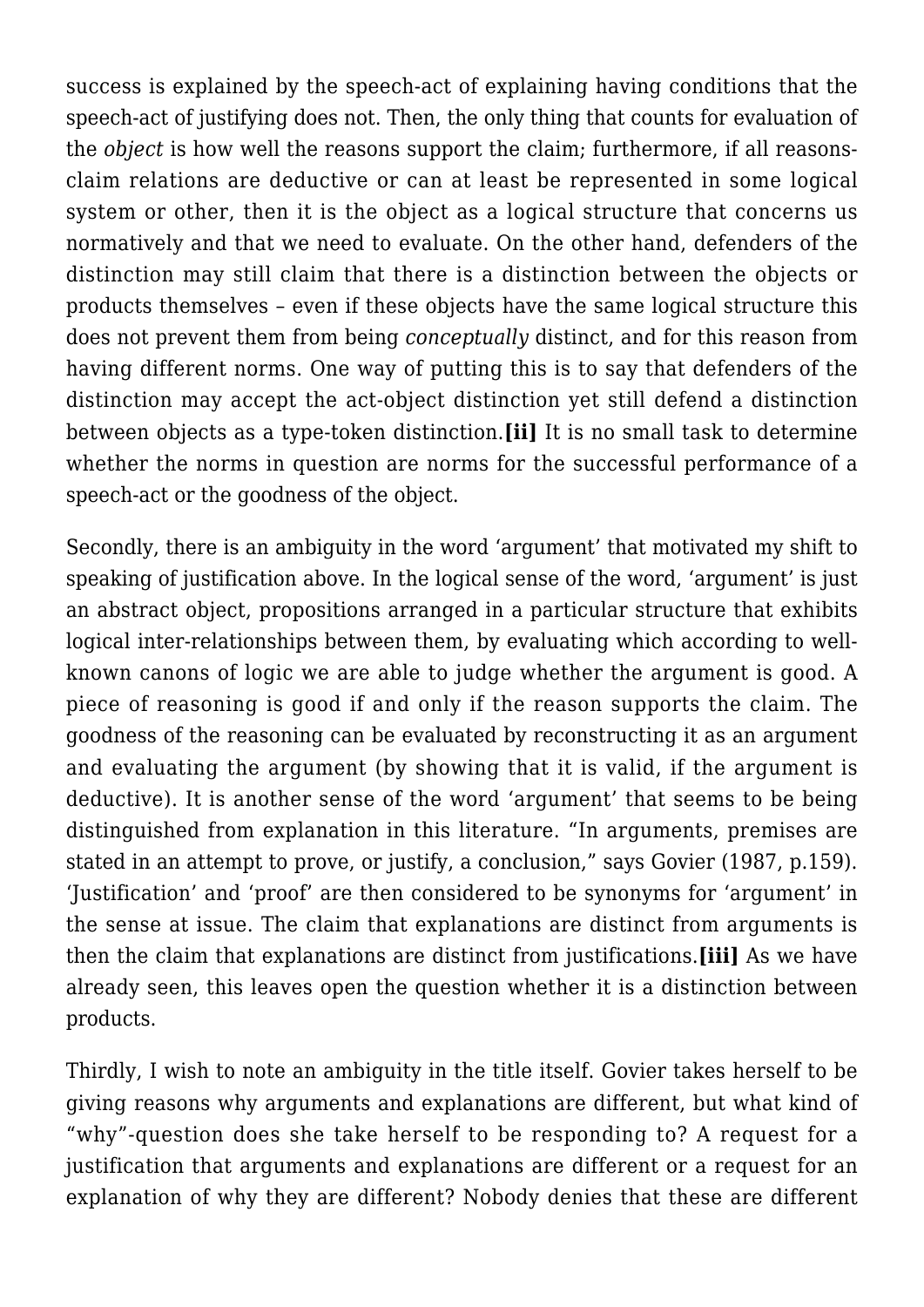questions, but do they need different answers? Do the reasons Govier gives serve to answer both questions? If they do, and are *equally good for both purposes*, then the topic question of this paper is at least one instance where, whatever the conceptual distinctions between justifying something and explaining something, the object we use to argue and explain, that is to say, the reasons we give are the same. Govier (1987, p.171) allows that after a justification has shown that you should believe something, sometimes the very same reasons will help you understand why it is true. Presumably she feels that the chapter under discussion falls into that category.

Fourthly (though not strictly an ambiguity), there is also another question that our topic question might be confused with, and that is "Can an informal logician make the distinction between an argument and an explanation in a given piece of discourse?" Sometimes they obviously can, for instance, when the speaker begins with "Let me explain: . . .", or is the response to the question "Explain why . . ." But most of the time it will not be so simple, for it is only rarely that we explicitly use in discourse the illocutionary verbs that identify the speech-act that we are performing, and rarely that we explicitly request an explanation rather than just asking a "why"-question that is interpretable as a request for an explanation or for an argument. So let us suppose that the context of the discourse does not solve this. Also, it is not to be solved by appeal to specialized knowledge in the domain of which the discourse is a part, for what we have then is not informal logic but applied epistemology of the particular discipline.**[iv]** If an *informal logician* can make the distinction between an argument and an explanation for a given piece of discourse then they must do so by appeal to linguistic indicators that they find in the discourse itself and perhaps common knowledge that is not domain or discipline-specific. The question "Can a distinction be made in practice?" I will call the Analysis Question. If it cannot be done – if the distinction cannot actually be made – then the tenability of the distinction becomes a rather academic exercise. It is important, therefore, that we should be able to answer "yes" to this question.

Before going on to Govier's defence of the distinction, it is worth pointing out that there is one fairly trivial sense in which all justifications are explanations. When I give my reasons for thinking that something is true then I am also explaining firstly why I think that it is true and secondly (often) the normative fact that everybody (or at least everybody who accepts my premises) *should* think that it is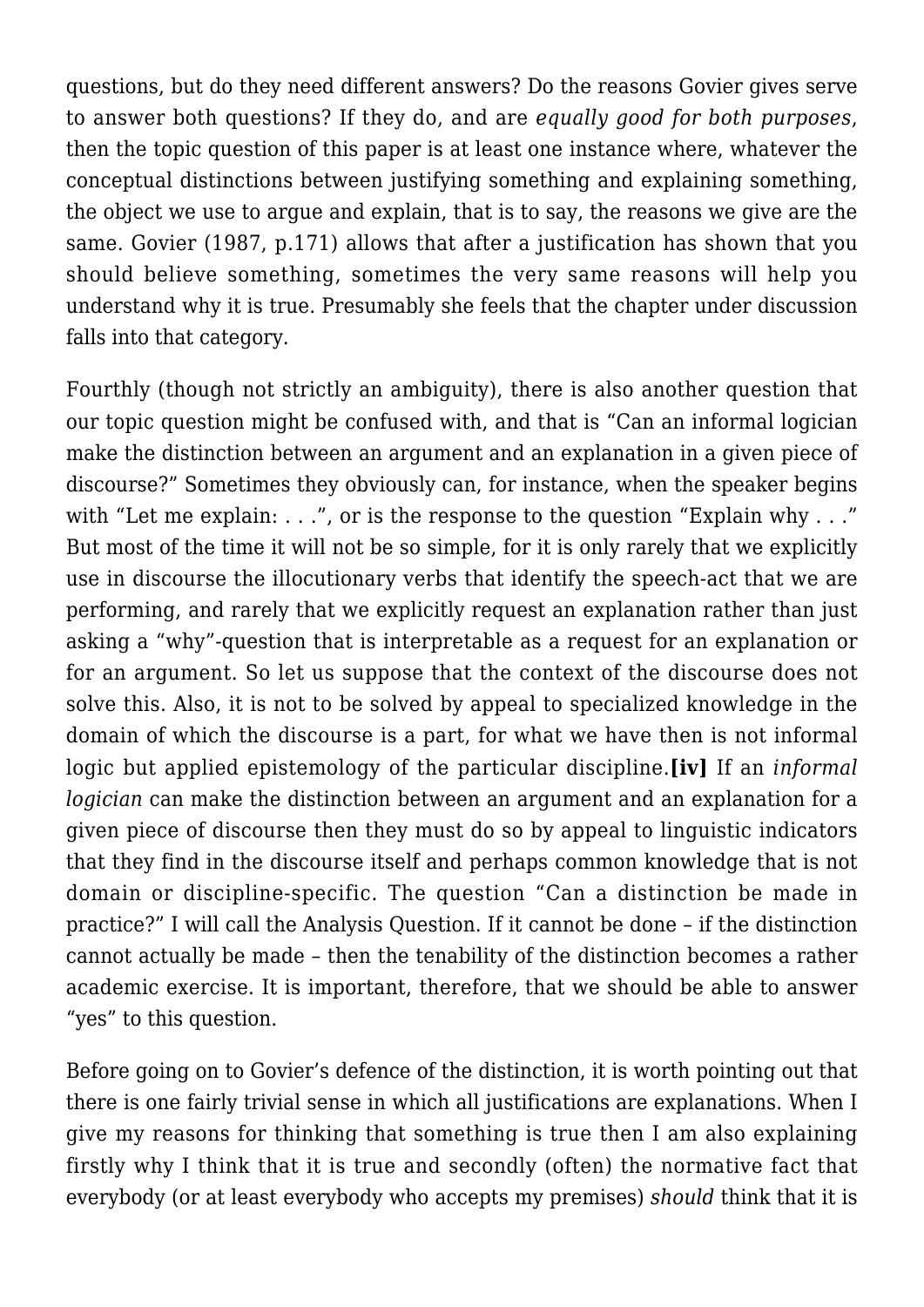true. What I am not necessarily doing is explaining why it is true. Note that in each case the conclusion or explanandum is slightly different, i.e., *p,* I believe that *p*, everybody should believe that *p*. The reasons are different too. If I am asked why I believe that *q* I might answer that I believe that *p* and I believe that  $p \rightarrow q$ . and that I believe that *q* must be true if *p* and *p→q* are true; the logical principle modus ponens here becomes a principle of rationality telling me what I should believe given other things I believe. If I am asked why *q* is true, though, beliefs don't come into it and I will say only that *p* and *p→q* are true, and that q must be true if *p* and *p→q* are true.

# 2. *Govier's reasons: a defence of the distinction*

Govier (1987, p.159) starts by pointing out that linguistic indicators like "thus," "therefore," "since," and "because" occur equally in arguments and explanations, and that some sets of statements are interpretable either way. How does this affect our questions?

It seems we have reason to answer, provisionally at least, negatively to the Analysis Question; linguistic indicators do not on their own favour interpretation as an explanation or an argument. If informal logicians are to make the distinction after all (or at least to make the distinction prior to the evaluation**[v]**) then this is only on the provision that common knowledge has the resources for doing so.

We have reason also to answer negatively to the Identity Question, for whether it is an explanation or an argument that is requested, any answer that we can give in discourse will be reasons that are linked together by these kind of indicator words, and unless there is a semantic difference between these words as they occur in arguments and explanations – i.e., these indicator words are ambiguous – then the object that we get out of the discourse by analysis will be the same both logically and semantically, irrespective of whether it is analysed as an explanation or as an argument. I can find nowhere that Govier claims that these words are ambiguous.**[vi]** This seems to imply a token-identity between explanations and justifications, at least in so far as informal logicians are able to determine the token through analysis of the linguistic indicators. It also implies that it is the product that is in question, for this is what we can get from analysis of a text. So, the defence of the distinction depends, as I suggested above that it must, on establishing the necessity of a type-distinction, which is to say, on establishing different normative standards for the products.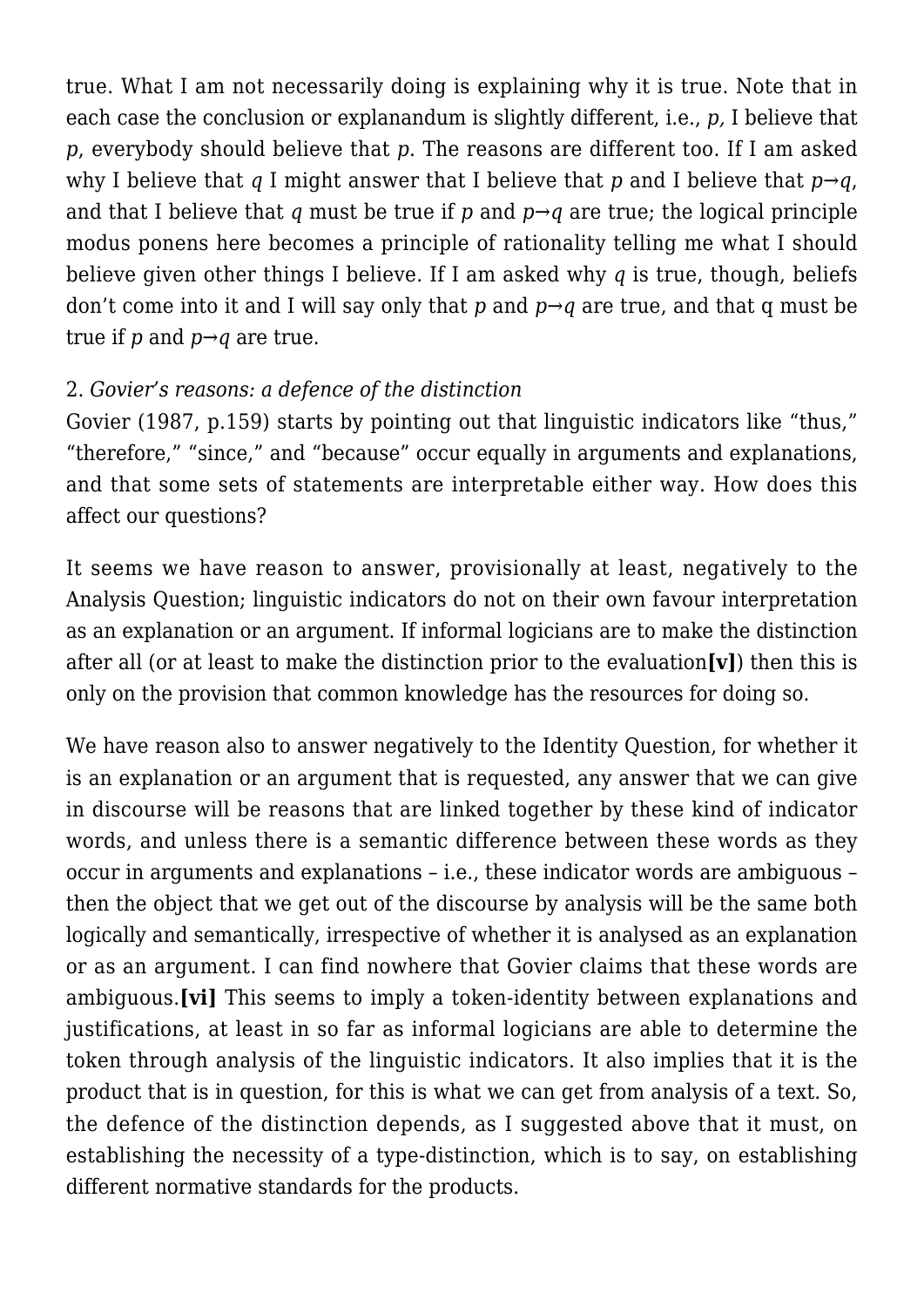Govier next discusses the claim of the deductive-nomological model that all explanations are arguments, or at least, that it is a particular type of argument in which one premise is a covering law. There are actually two claims here that Govier might be referring to but which she fails to distinguish; in fact, the discussion of this issue in the informal logic literature is something of a terminological muddle. The first is that explanation in the object sense is an argument in the purely logical sense of the word 'argument,' though with certain additional logical features that distinguishes them from other arguments; not every argument, or even every valid argument, can be used as an explanation. The second is that explanation in the object sense is structurally identical to *prediction*.

These are quite different claims as the following excerpt from Hempel and Oppenheim (1948, p.137) shows:

If a proposed explanation is to be sound, its constituents have to satisfy certain conditions of adequacy, which may be divided into logical and empirical conditions. . . .

I. *Logical conditions of adequacy.*

(Rl) *The explanandum must be a logical consequence of the explanans; in other words, the explanandum must be logically deducible from the information contained in the explanans . . .*

(R2) *The explanans must contain general laws, and these must actually be required for the derivation of the explanandum. . . .*

(R3) *The explanans must have empirical content; i.e., it must be capable, at least in principle, of test by experiment or observation. . . .*

II. *Empirical condition of adequacy.*

(R4) *The sentences constituting the explanans must be true. . . .*

The appeal to logical deducibility in (R1) has the result that a good deductivenomological explanation must be a valid deductive argument, and (R4) has the result that this argument is also sound. So, a good deductive-nomological explanation just is a sound deductive argument that also satisfies (R2) and (R3). Hempel would understand "All explanations are arguments" as saying only that all explanations are arguments in the logical sense (whether deductive for deductive-nomological explanation or statistical for inductive-statistical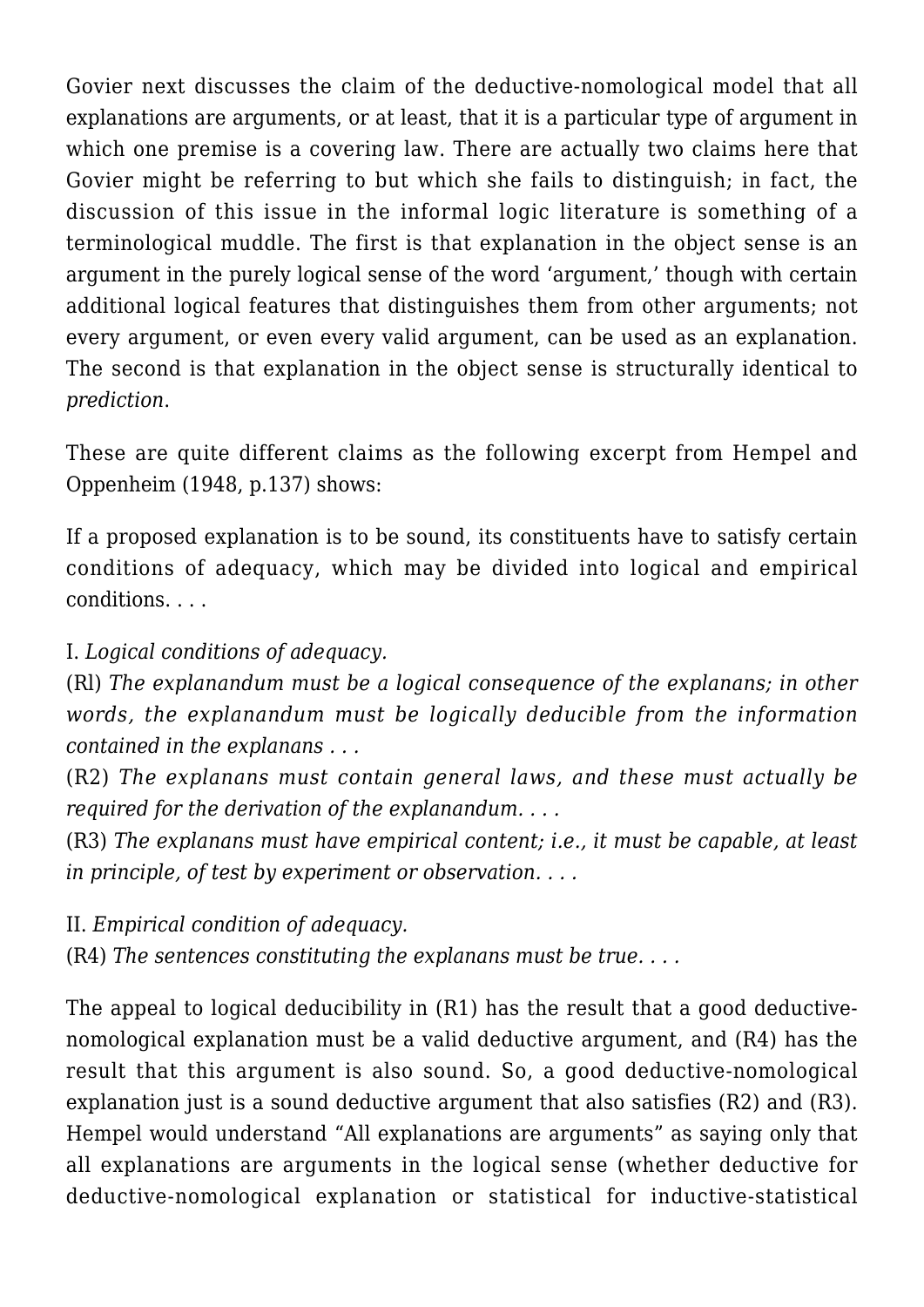explanation) that comply with certain additional yet still *logical criteria*, principally the subsumption of the conclusion under a covering (universal or statistical) law. This has nothing yet to do with justifications. Continuing (Hempel and Oppenheim, 1948, p.138):

*. . . Let us note here that the same formal analysis, including the four necessary conditions, applies to scientific prediction as well as to explanation. The difference between the two is of a pragmatic character. If E is given, i.e., if we know that the phenomenon described by E has occurred, and a suitable set of statements Cl, C2, . . . , Ck, L1, L2, . . . , Lr, is provided afterwards, we speak of an explanation of the phenomenon in question. If the latter statements are given and E is derived prior to the occurrence of the phenomenon it describes, we speak of a prediction. It may be said, therefore, that an explanation is not fully adequate unless its explanans, if taken account of in time, could have served as a basis for predicting the phenomenon under consideration. Consequently, whatever will be said in this article concerning the logical characteristics of explanation or prediction will be applicable to either, even if only one of them should be mentioned.*

This is the second claim referred to above. If we take a prediction that something will occur as a proof that it will occur (if the explanation is sound), then this seems to be what Govier wishes to distinguish from an explanation. It is important to note that Hempel does not deny a pragmatic difference between explanation and prediction; the identity he proposes is *structural* – it is the same object that is used to explain as to predict, and the features that make it a sound explanation when used to explain also make it a sound prediction when used to predict. Also note that Hempel is explicitly referring here to scientific prediction. Because the *scientific* explanation is adequate if and only if the scientific prediction is adequate – or perhaps we might say would have been adequate or successful if the premises were given and taken account of before the explanandum event – we do not need to make the distinction in order to evaluate them.

An interesting point is that the structural identity thesis can be defended even if we deny that the structure involved is a logical argument or inference. What underpins the identity of explanation and prediction is the claim that reasons do not explain unless the conditional probability of the explanandum being true given the truth of those reasons is greater than 0.5, i.e., it is more likely to be true than false, and the closer this probability gets to unity the better the explanation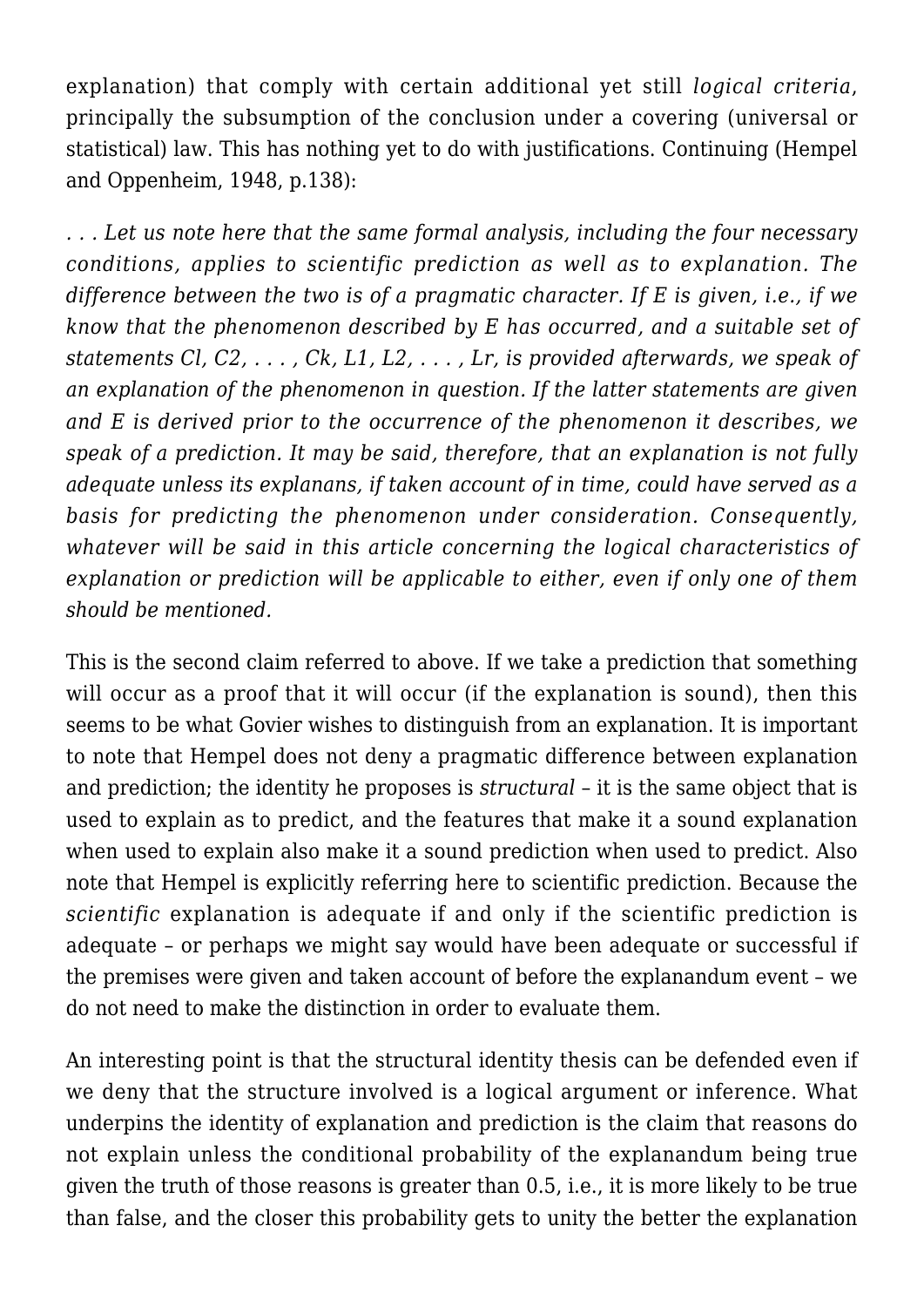and the more reliably we can predict that the explanandum event will occur. If it is less than 0.5, then it is not more likely to occur than not and we would not predict that it would occur. Obviously, deductive entailment is a limiting case where given the premises the conclusion must be true. Deductive and statistical arguments represent the relevant modal facts, but it is these facts themselves that underpin the identity thesis. Mellor (2006), denying that explanations are inferences, nevertheless endorses the identity thesis on the basis of this probability. However, against Mellor I would say that what we are attempting is not a conceptual analysis of explanation but merely a theoretical explication of its normativity; once it is agreed that deductive and statistical arguments actually can represent the relevant modal facts, that is all we need to determine whether the explanation and/or prediction is good or not, simply by evaluating the argument.

It should be obvious that the big question is whether reasons can explain – whether an explanation can be good – without making its explanandum more likely than not. This is an issue that will come up later. Instead, Govier pursues a course that is actually orthogonal to the structural identity thesis as Hempel proposes it. There is a difference, Govier says, in the 'pragmatic direction' of an argument (proof/justification/prediction) and in the direction of the 'certainty shift.'**[vii]** She cites Nozick approvingly:

*A proof transmits conviction from its premises down to its conclusion, so it must start with premises (q) for which there is already conviction; otherwise, there will be nothing to transmit. An explanation, on the other hand, may introduce explanatory hypotheses (q) which are not already believed, from which to deduce p in explanatory fashion. Success in this explanatory deduction may lend support and induce belief, previously absent, in the hypothesis.* [Nozick (1981, p.14) cited in Govier (1987, p.162)]

This is odd in a number of ways. For one thing, Nozick is not here denying the structural identity of a proof and an explanation. Slightly before the excerpted segment, Nozick (1981, p.13) writes in perfect harmony with Hempel: "Even if (deductive) proof and (deductive) explanation have the same abstract structure . . . the pragmatics of the two activities differ." For Nozick as for Hempel, there are pragmatic differences, but these are differences between the two *activities* and not between the objects, which have the same structure.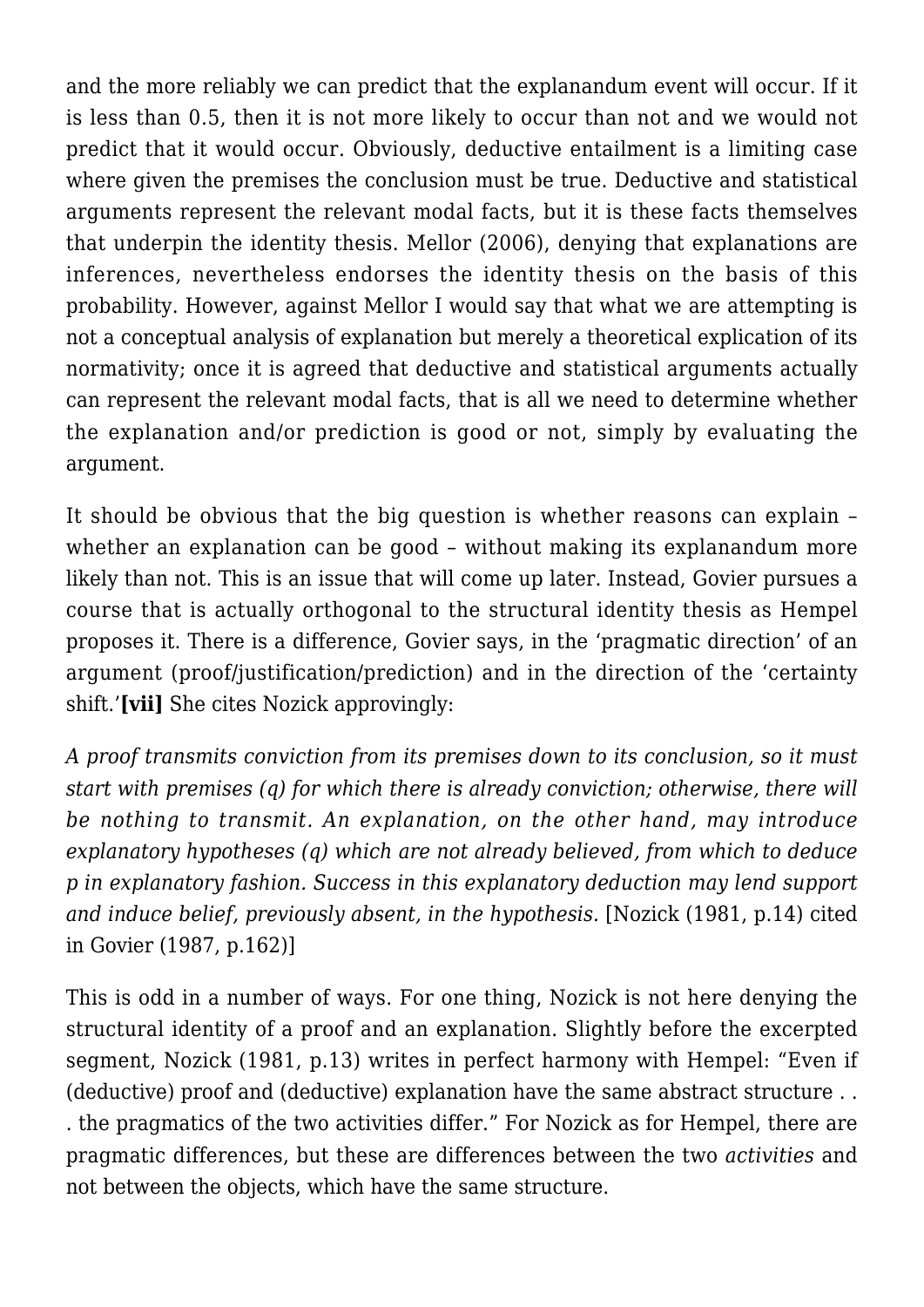For another thing, Nozick does not say that the conclusion of an explanatory argument shifts its certainty to the premises of the argument, as Govier seems to think; what shifts the certainty is the *additional* fact that the "explanatory deduction" is *successful.* It has the form:

1. F 2. E is the (best) explanation for F. Therefore, probably 3. E

It is premise (2) that does the work here, and this premise is a comment on the explanatory argument "E, therefore F" and not the argument itself or an element thereof. This, Govier (1987, pp.169-70) says, is an argument, not an explanation. So we do not here have a case where the explanandum 'shifts certainty' to the explanans.

There is, of course, a sense in which we might say that the truth of a derived consequence shifts certainty onto the premises it was derived from. Thus, we say that when a prediction has been confirmed (e.g., by observation) that this also *confirms* the explanans or whatever it was derived from. That is to say,

1. F Therefore, probably 2. E

might itself be considered an argument in Govier's sense and it is certainly true that we might give F as a reason for believing E. Clearly this is not an explanation since it is not F that explains E but the other way round, but nor is it a scientific prediction. Hempel advocates both the structural identity thesis and confirmation, and is clearly not inconsistent to do so. All that this shows is that Govier's sense of the term 'argument' is wider than Hempel's sense of the term 'scientific prediction.'

All Govier's talk about pragmatic direction and certainty shifts has actually nothing at all to do with the structural identity thesis and is orthogonal to the Identity Question; we could concede these and still claim that the products are identical. What she needs to show is that the differences that everybody admits to are not simply differences between activities (Nozick) or speech-acts (McKeon) but actually differences in the products. I suggested above that she could concede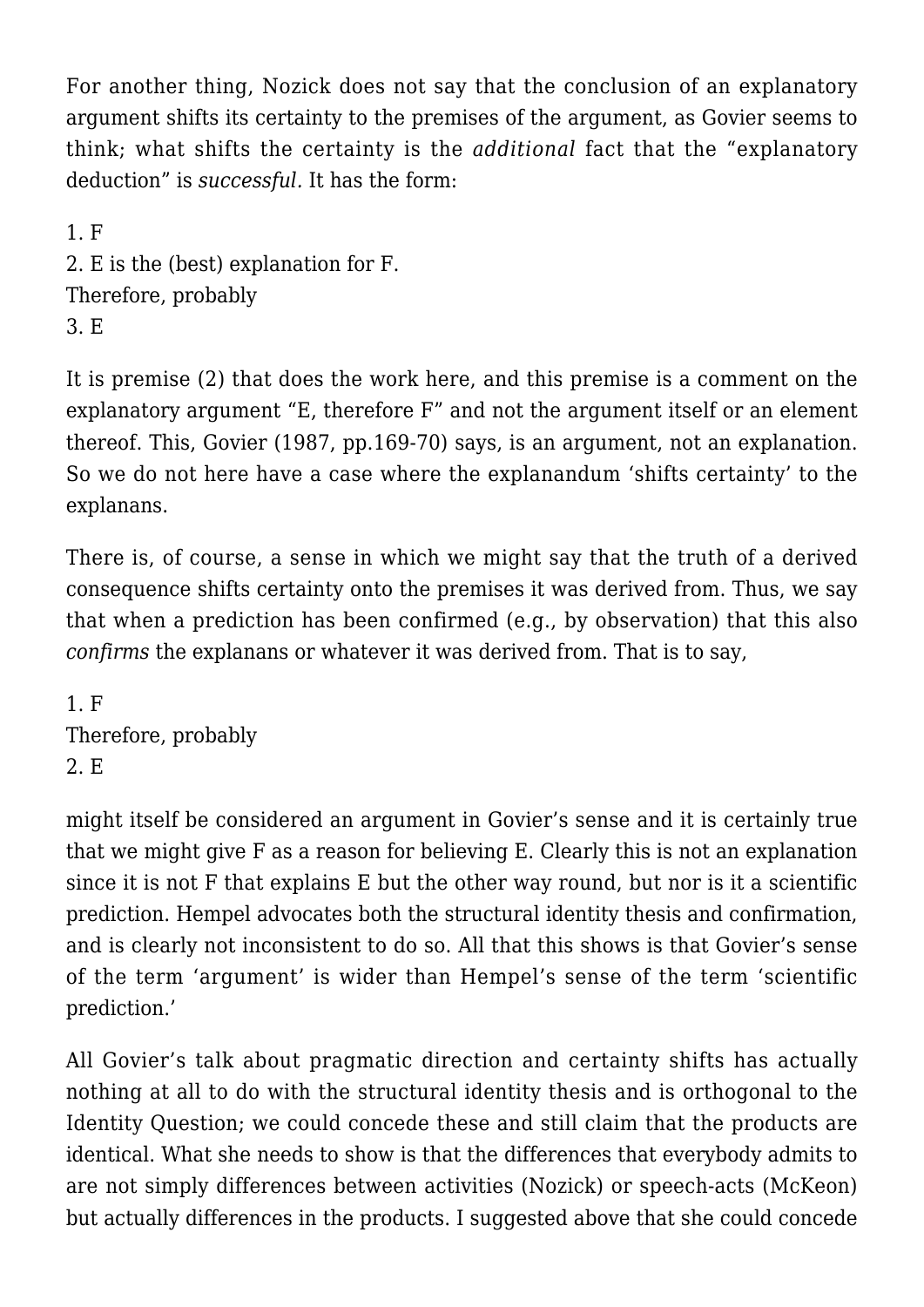that these products are token-identical, but argue that we must make a typedistinction between them. Recall that the Identity Question asked not only whether there was a question for which the same reasons could be given as an answer, but whether those reasons were equally good for both purposes. Govier's task, then, is to show that they are not, in general, equally good.

This is getting ahead of ourselves, though. Govier's next attack is on Stephen Thomas' four reasons for abandoning the distinction between arguments and explanations for pedagogical purposes. Thomas does not deny that there is a distinction, or that informal logicians can make it, but seems to be saying only that comparatively unskilled informal logicians cannot make it (hence it should be abandoned for "pedagogical purposes"). This is a version of the Analysis Question. More important is his deflationary claim that there is actually no point in making it, for what we are really evaluating in either case is the reasoning involved, i.e., how well the reasons support the conclusion. If this is so then it amounts to answering negatively to the Identity Question. Thomas uses the term 'argument' to cover both justifications and explanations simply because they both contain reasoning (Thomas, 1981, pp.11-14) and it is the reasoning that we seek to evaluate.

Thomas's first reason is that sometimes our discourse is explanatory and justificatory at the same time and on the same interpretation: "An argument *that* x is true may also constitute an explanation *why* X is true" (Govier, 1987, p.163). According to Govier, Thomas argues that making a distinction between argument and explanation amounts to saying that explanation falls outside the scope of what can be evaluated by logic, and correctly points out that we can claim that explanations are logically evaluable without assimilating them to justifications. The existence of some discourses that are explanatory and justificatory at the same time and on the same interpretation is not sufficient to deny the viability of making a conceptual distinction.

If this is Thomas's argument then Govier's response seems valid. But as far as I can tell Thomas makes no comment on the "scope of logic" beyond the fact that it is concerned with reasons and reasoning, and as already noted above he does not deny the viability of making a conceptual distinction between explanations and justifications. He only means that we do not need two separate evaluations, since the justificatory discourse is good if and only if the explanatory discourse is good; there is simply no point in making the distinction, as far as the informal logician is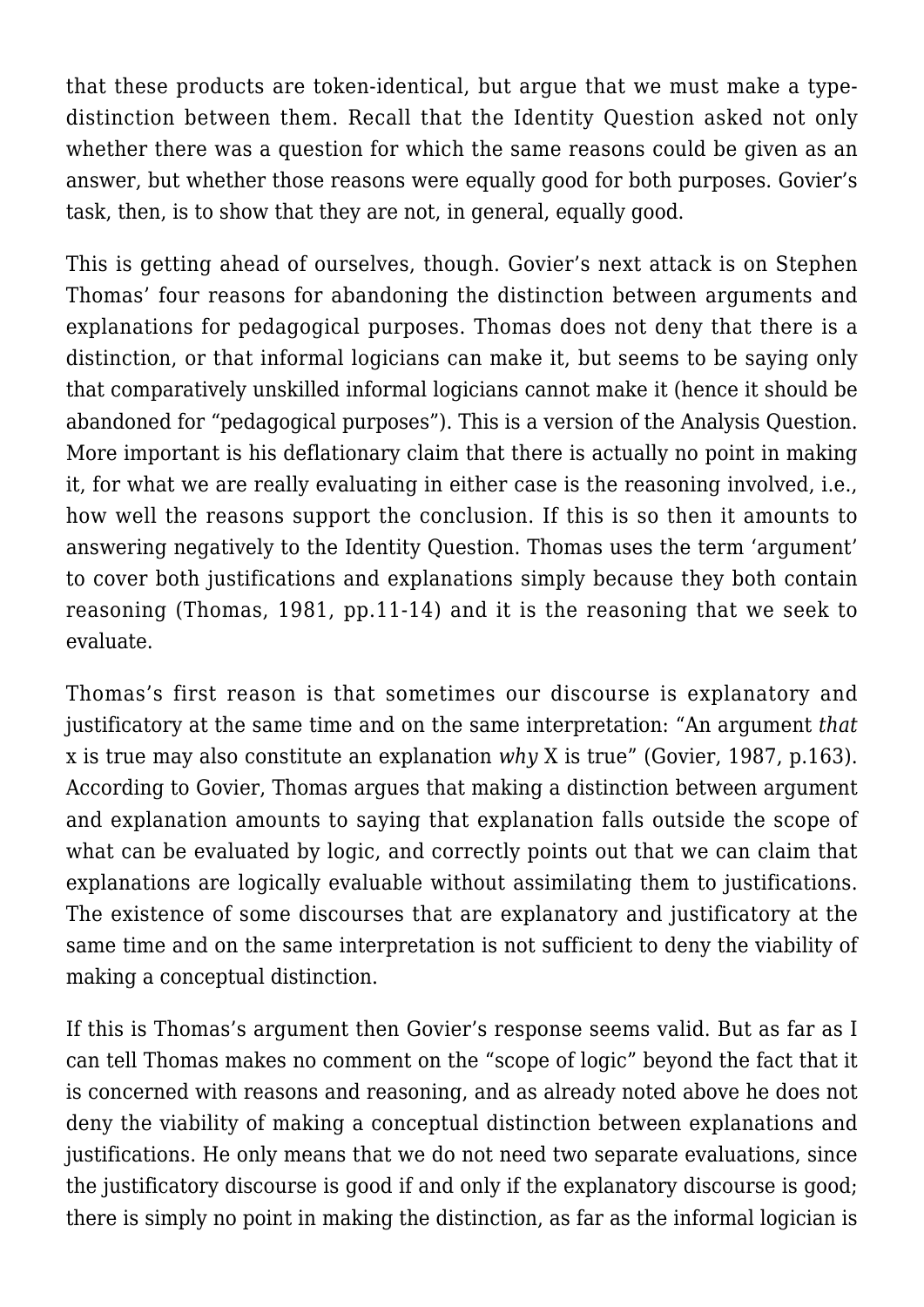concerned. We do not have to treat them differently, to use Kasachkoff's phrase:

. *. . [I]n relation to real-life discourses, the distinction between justifications and explanations is neither sharp nor exclusive. Some discourses cannot be clearly categorized as one or the other, and many discourses seem to be both an explanation and a justification at the same time. However, this need not worry the reader of this book, because in either case the word 'because' and its synonyms are classified as inference-indicator words, and the discourse in which they appear in either case is counted as an argument.* (Thomas, 1991, p.14)

Perhaps also the explanatory discourse need be good only in the trivial sense of explaining why I think or believe something [mentioned in the first section and in Wright (2002, p.37)]. If so, Govier is arguing past Thomas. Her point that the distinction is not shown not to be viable simply by the fact that some discourses are good in both ways is valid, but not one I think Thomas should be taken as denying. The example of discourses that are good in both ways is meant to respond to the Analysis Question more than the Identity Question. It is the difficulty of making the distinction that makes Thomas's claim that we do not need to make it in order to evaluate the reasoning so welcome, and if it were not so difficult this deflationary claim would serve little purpose. So, all I think that Thomas is trying to establish here is this difficulty, and Govier's criticisms miss their mark.

Thomas's second point is that making the distinction relies on extra-logical factors: function, social purpose, psychological factors. Again, Thomas (according to Govier) is assuming that arguments are within the scope of logic and that explanations are not. If the extension of the term 'argument' is relative to these kinds of factors, then either the scope of logic is also relative to the same factors (Govier, 1987, p.163) or, perhaps, the same product is sometimes evaluable and sometimes not.

Govier's (1987, p.164) response, once more, is to challenge Thomas's assumption and allow explanations within the scope of logic: "To say that pragmatic factors are required to apply the distinction between arguments and explanations is quite consistent with the sort of account Nozick offers, where beliefs of authors and their audiences are relevant to the issue of whether the intent is to justify or to explain." Once more, Govier's invocation of Nozick is inopportune, for we have already seen that for Nozick the distinction is not between the products but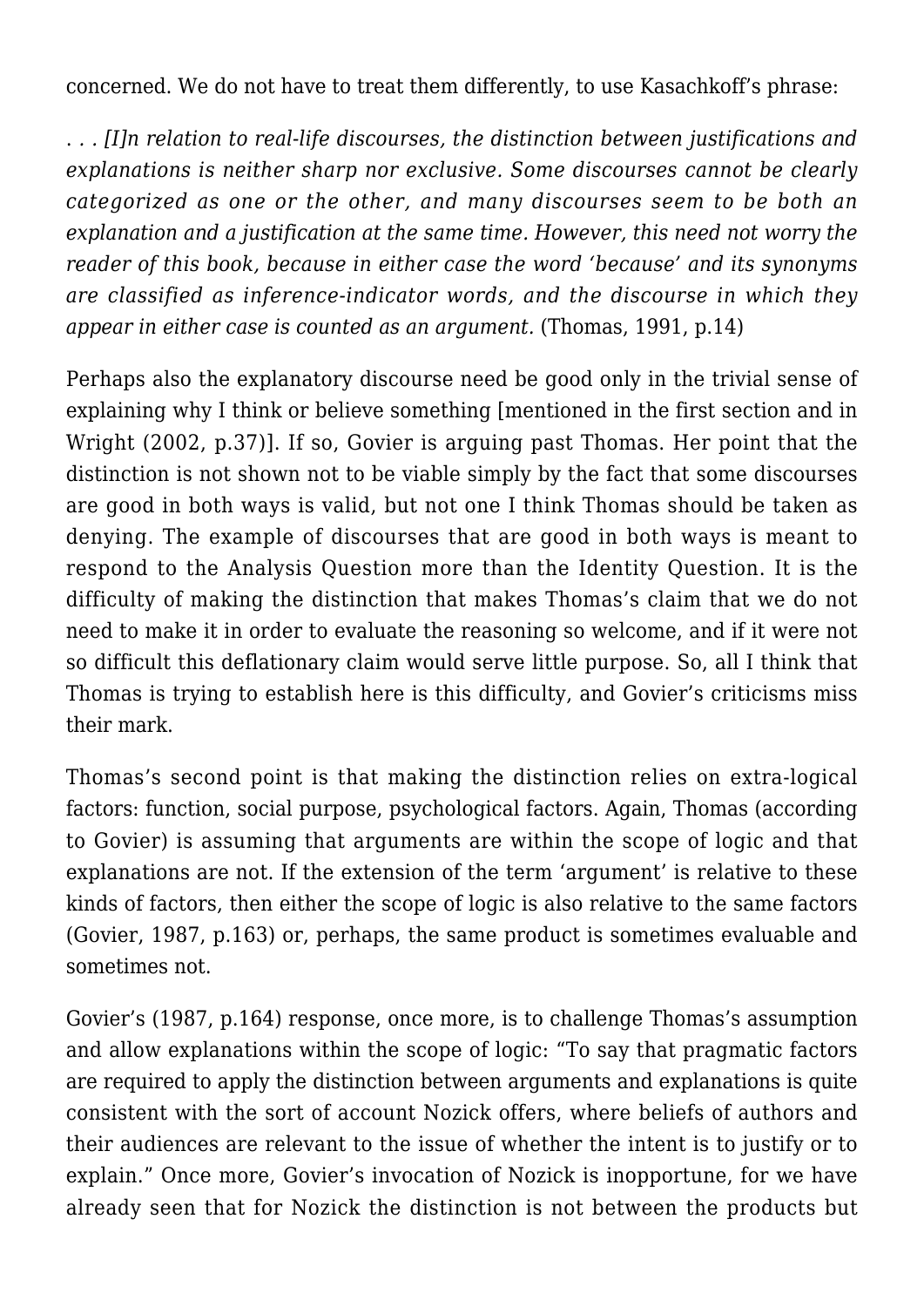between the activities. The point is whether the intent to explain imports anything distinctive into its product, or to be a bit more precise, whether it imports anything that would affect its goodness or is relevant to its evaluation, into its product.**[viii]**

Again, I see no evidence that Thomas really does make the assumption Govier accuses him of making. His main objective, here just as in his first argument, is to raise problems for answering affirmatively the Analysis Question. But let us suppose that we are in fact able to make the distinction. The next point is that *goodness* should not be relative to these kinds of factors – if an argument is good, it cannot become bad just because it is used for a different social purpose (explaining why its conclusion is true might qualify as such a purpose) or because the arguer loses faith in its premises. We only ever need to evaluate the product as an argument, any distinctions being a distinction between functions and purposes and not between products.

We see again that the issue actually turns on what we are evaluating when we evaluate arguments and explanations, whether it is the product itself or an act, and, if it is the product, whether this a distinction we can make on the basis of common knowledge. This difficulty for the Analysis Question is emphasized in Thomas's fourth argument where he says that pragmatic factors are often not revealed by the text. Again, this is related to the Analysis Question. Granted there is a distinction of some kind between argument and explanation (which nobody denies), there is no point trying to make it if it cannot be made (because of the vagueness of the linguistic indicators) and would make no difference to its evaluation or goodness even if it could be made.

Thomas's third argument is that explanations are regarded as arguments in the hypothetico-deductive model. Thomas says that this means they can be evaluated by the same logical criteria because they contain the same reasoning. Govier (1987, p.164) responds: "The idea that logic should encompass the appraisal of the reasoning used in explanation can be accepted without renouncing the distinction between explanation and argument." Again, the real issue is what kind of thing this is a distinction between. As said earlier, if there are different normative criteria for evaluating the products are involved, then there must be a type-distinction between the products. What Govier needs to show is that there are some good arguments that are bad explanations and some bad arguments that are good explanations, and she gives several examples meant to show precisely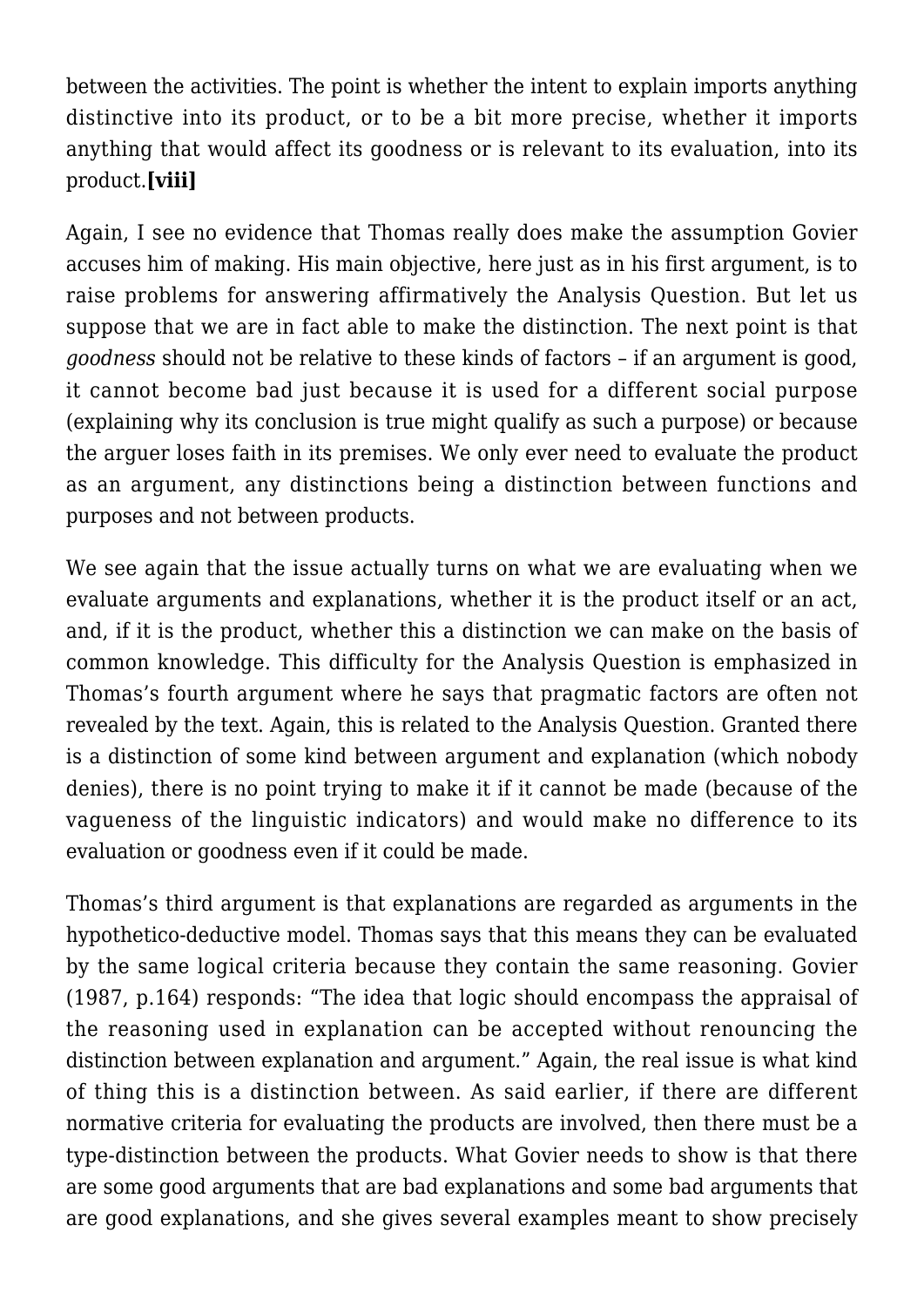this. Her first example is this (Govier, 1987, p.164):

1. Jones is a liberal. 2. Jones is fat. 3. Jones is a bachelor. Therefore, 4. Jones is a fat, liberal bachelor. Therefore, 5. There are fat, liberal bachelors.

This is a valid argument that nobody, Govier says, would claim to be a good explanation – it does not answer the question of why there are fat, liberal bachelors (although it does explain why the one offering the argument thinks that there are)**.[ix]** Hempel would agree since it does not meet the requirement (R2) that requires one premise to be a law, and Govier (1987, p.165) herself says that subsumption under law would provide what is lacking. Still, it does show what Govier intends to show, namely that not all arguments are explanations of the same conclusion, and that explanation has criteria that arguments as such do not. This claim, Govier acknowledges, is trivial and uncontroversial. Govier (1987, p.165) takes her next example from Salmon:

1. Doctor Smith has predicted that Susan will catch the measles.

2. Doctors are almost always correct when they predict that children will catch the measles.

Therefore,

3. Susan will catch the measles.

This is a good inductive argument but in no way explains why Susan catches the measles.

However, although I agree that this is a good inductive argument in the logical sense of the word 'argument,' there is a disanalogy between the relationship between the premises of this argument and its prediction that Susan will catch the measles and the relationship between the premises of an argument and its prediction as it occurs in deductive-nomological, or even inductive-statistical, explanation. In the latter case the premises are used to make the prediction, and could be said to be that which makes the prediction. This is not so in the example above – it is not (1) and (2) that makes the prediction that (3). It is Doctor Smith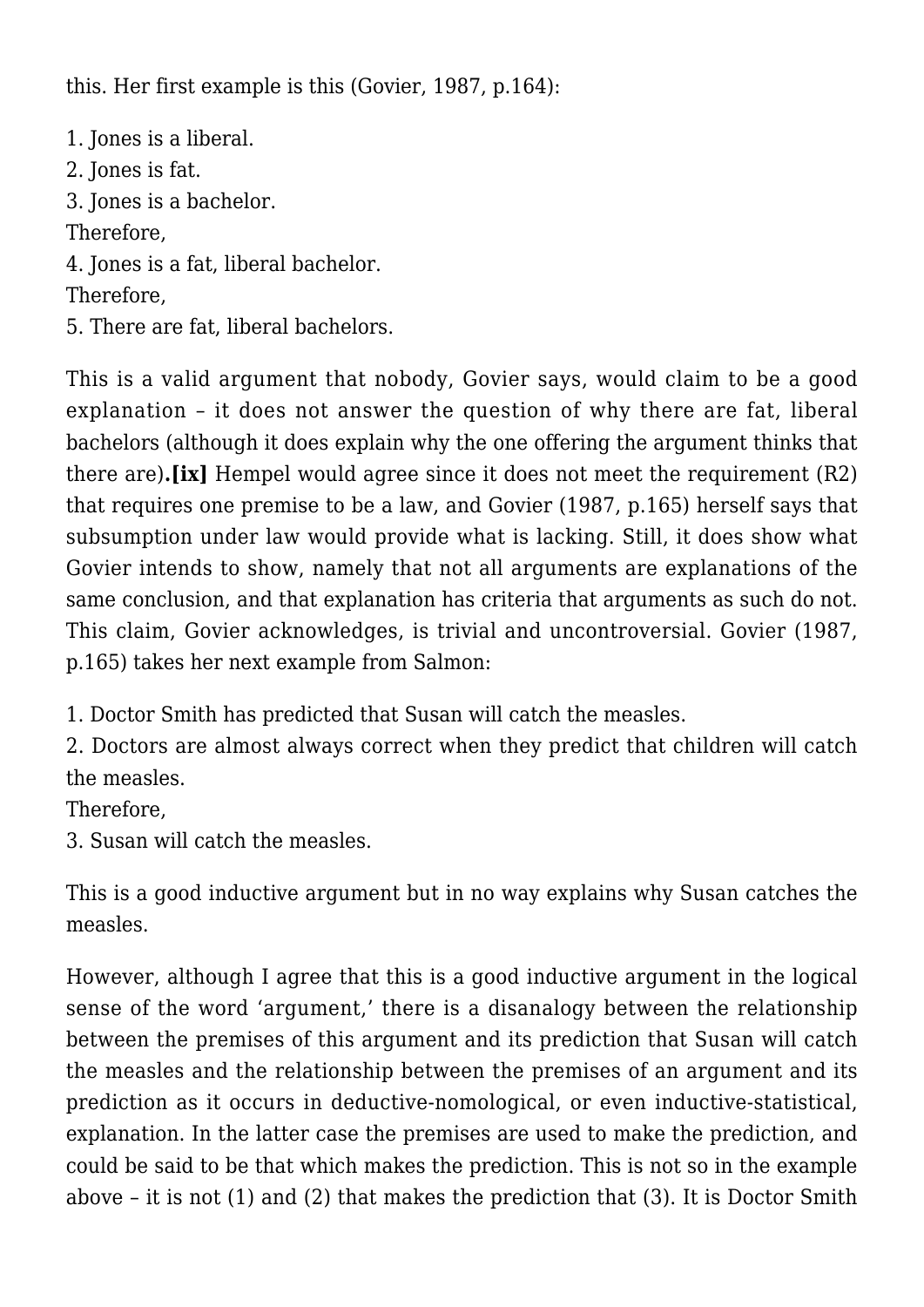that makes the prediction that  $(3)$  – as stated by  $(1)$  – and  $(2)$  then says something *about* that prediction bearing on its likelihood of being true (doctors' track-record for measles prediction). Thus, it is quite different from the similar looking:

1. The measles virus causes measles to occur more often than not in those exposed to it who have not had measles before or been vaccinated against measles.

2. Susan has been exposed to the measles virus and has not had measles before or been vaccinated against measles.

Therefore,

3. Susan will catch the measles.

Only the latter argument is a good scientific prediction; the former is not a prediction at all but a justification of a prediction. Note that both arguments are statistical, but only in the second is the statistical premise a covering law.

Consider this argument:

1. Susan is presenting what looks like Koplik spots.

2. When children present what looks like Koplik spots they almost always have the measles.

Therefore,

3. Susan has the measles.

(2) is a so-called law of co-existence – Koplik spots are reliable indicators of measles. But should we treat this as a covering law, as something that satisfies (R2), or is it more like the track-record premise in Salmon's example? Is it possible to say that Koplik spots make the prediction in a similar way in which we said this of Doctor Smith in Salmon's argument? Hempel treats causal laws and laws of co-existence on a par, but this infamously leads to asymmetries where the height of a flagpost is explained by the length of its shadow and a storm is explained by the fall of barometric pressure in a barometer. It would take me too far afield to discuss these matters. I only offer the possibility of saying that laws of co-existence do not explain or predict, but only justify predictions.**[x]**

In her next example she notes that in retrodictive inductive arguments facts that are true now can be used to argue that something occurred in the past but cannot explain it; for instance, the use of fossilized remains to substantiate claims about our prehistoric past and the use of archaeological remains to substantiate claims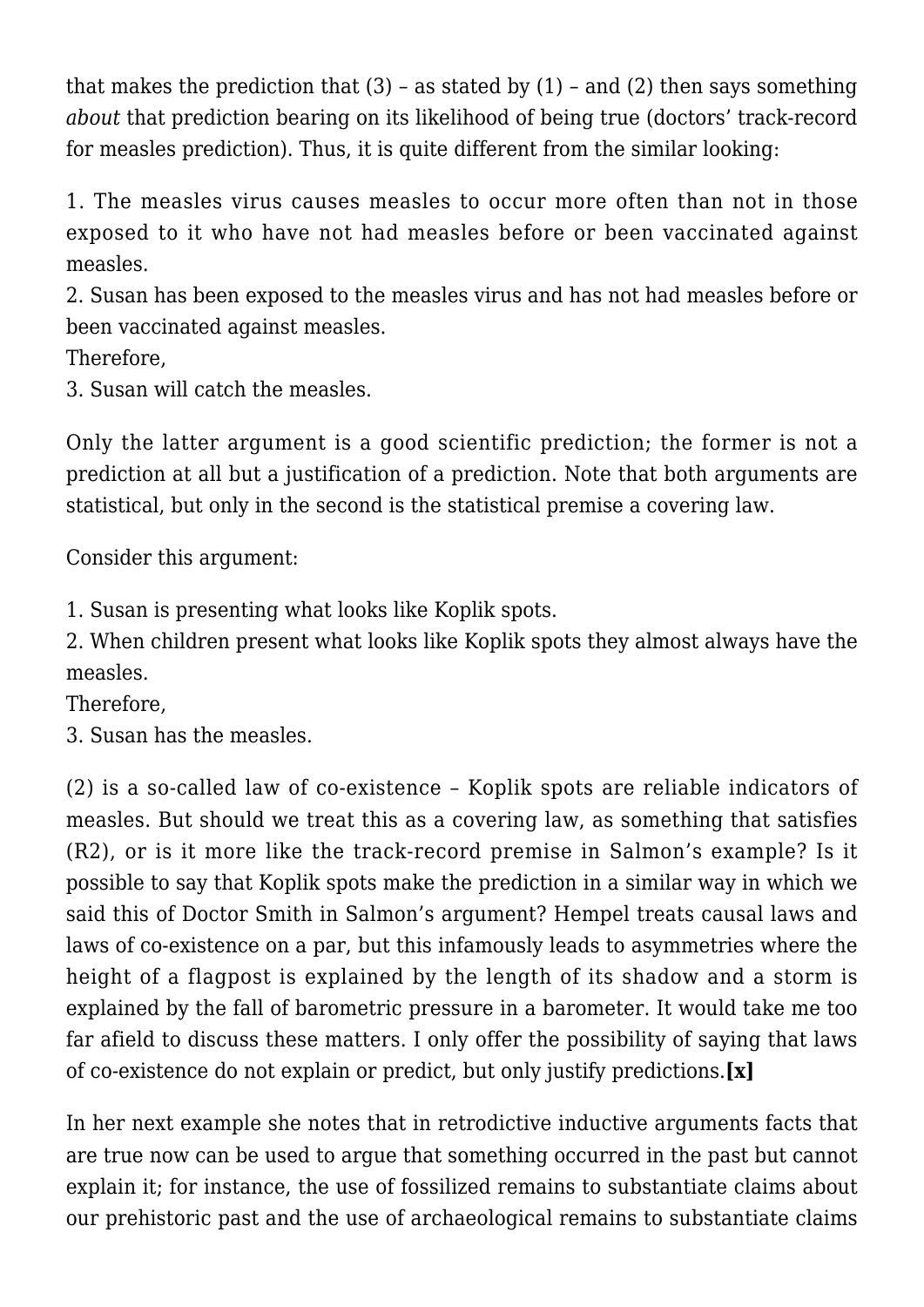about ancient civilizations (Govier, 1987, pp.165-66). Govier (1987, p.166) then generalizes this result, claiming that there are many cases where we have good evidence and reasons for thinking that something is the case that do not explain why it is the case.

I find this curious. Certainly, when a prediction, or retrodiction for that matter, is established (because the prediction is validated by observation or because a retrodiction is corroborated by other independent evidence, for example) then that fact is evidence for the truth of the premises, but we would not expect it to either explain or predict the premises. As I have already said, confirmations are not predictions, and this has nothing to do with the structural identity thesis. We would here be arguing from the conclusion to the premises, whereas both explanation and prediction argue from the premises to the conclusion.**[xi]** Perhaps Govier would say that her only point is that we would call this a good argument but not a good explanation. On these modest terms she succeeds. I would say only that the type of inductive argument that confirmation theory studies is not one we would expect to be a good explanation, but is in fact the converse of the explanatory and predictive relation.

Govier seems aware that she has not actually touched the structural identity thesis, for she concedes that the Hempelian can accept all these things and would say that it is only explanations that comply with (R1) to (R3) that are structurally identical to predictions. In other words, none of these counter-examples really count because they do not include a law among their premises. If this is so, then all arguments that are good explanations should be good predictions. However, Govier (1987, pp.166-67) gives an example to show even this much to be false:

- 1. Smith is a Communist sympathizer.
- 2. Cuba is a Communist state.

Therefore,

3. Smith's account of conditions in Cuba is flawed and biased.

As an argument this is fallacious *ad hominem*, as Thomas concedes, so he should not, if he thinks that the criteria of evaluation are the same, think that the explanation is good. Yet, if we consider (3) as an explanandum that is already known, then (1) and (2) provide a very plausible explanation of that fact. We can see (1), (2) therefore (3) as an inductive-statistical explanation that explains (3) by making it probable.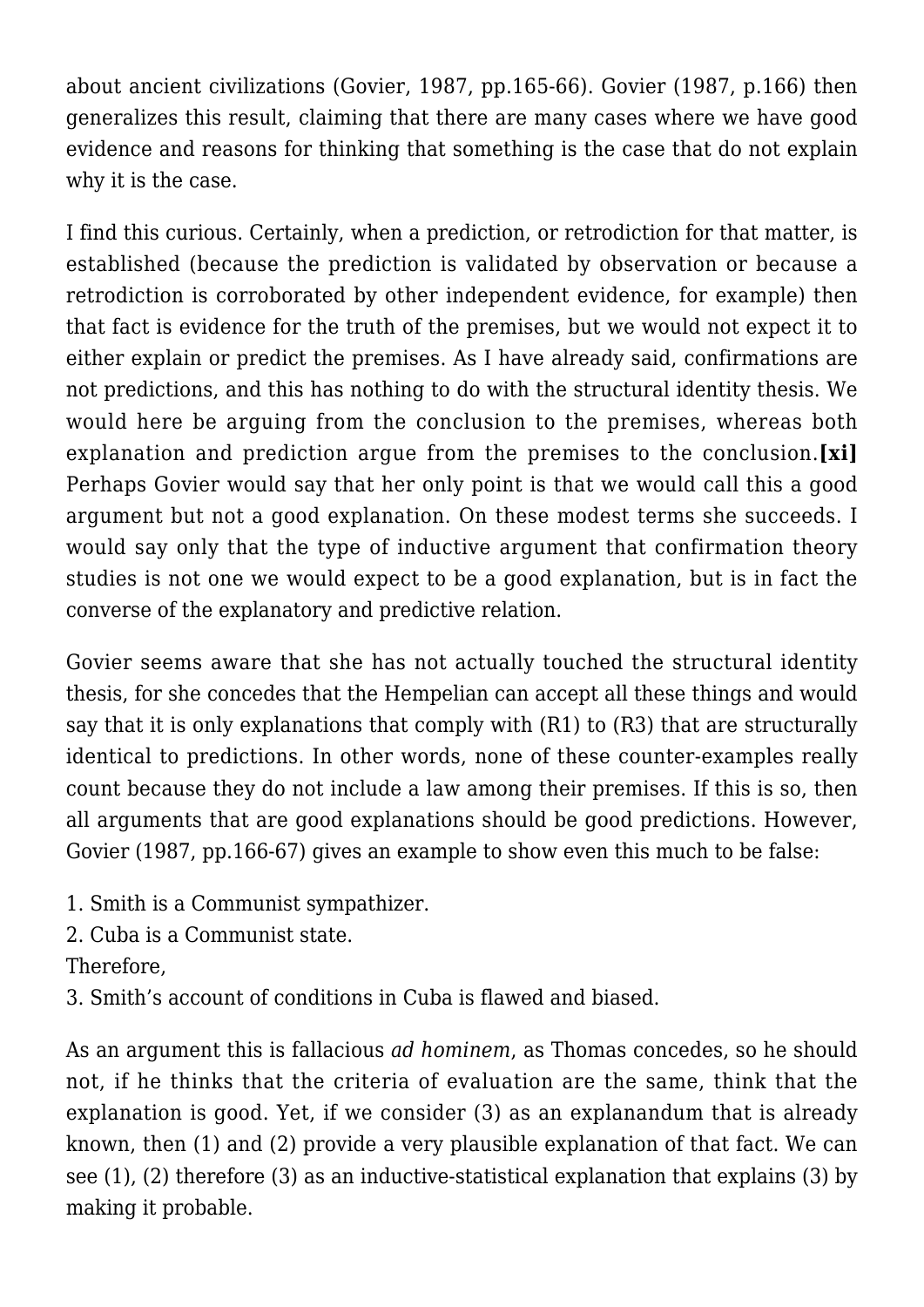It is not clear to me that this is a bad argument. For one thing, we normally speak of *ad hominem* argumentation when accusations of bias are made regarding the premises and not, as here, when it is in the conclusion. That Smith is biased is a claim that is either likely given the premises or it is not; it depends on an unstated statistical premise concerning the veracity of accounts of Communist states by Communist sympathizers. But the same unstated premise seems to be tacitly appealed to in the claim that (1), (2) therefore (3) is a good inductive-statistical explanation (which, in the absence of a statistical premise is not a statistical argument at all) that explains (3) by making it probable, but by making it probable it seems that this succeeds to the same extent in proving that Smith is biased. Even if we do count it as an ad hominem it is not obvious that it is fallacious, since all that it is really saying is that Smith is likely to say sympathetic things about Cuba whether they were true or not. The explanation is as good or bad as the argument.

Smith seems to be a counterpart to Jones. In the Jones example, the argument was good but the explanation bad. In the Smith example, the argument is (allegedly) bad but the explanation good. I want to note one thing with regards to the Analysis Question regarding both of these examples. It is not that Govier makes the distinction between explanation and argument prior to evaluating the example; no linguistic indicators, no common knowledge, no empirical data at all seems to favour one interpretation over the other or is appealed to in making the distinction. In the end it is the Principle of Charity that makes the distinction. Rather than making a distinction prior to evaluation, Govier essentially evaluates the example under both interpretations and then makes the distinction on the basis of the evaluation, charitably attributing that interpretation under which the example turns out good. I mention this only as an observation, for I do not think adversely affects Govier's argument unduly, for we can probably relax the requirement that says that the distinction must be made prior to the evaluation.

Sometimes we explain something even without making it probable. This means that explanation can get by with a weaker statistical premise than prediction. To this end she cites Scriven's well-known paresis example where we explain why somebody got paresis by pointing to the facts that they had syphilis and that only syphilitics get paresis, even though it is only a very small percentage of syphilitics that contract paresis and so we do not make getting paresis probable. Salmon gives a similar argument. These (unlike Govier's earlier examples) are serious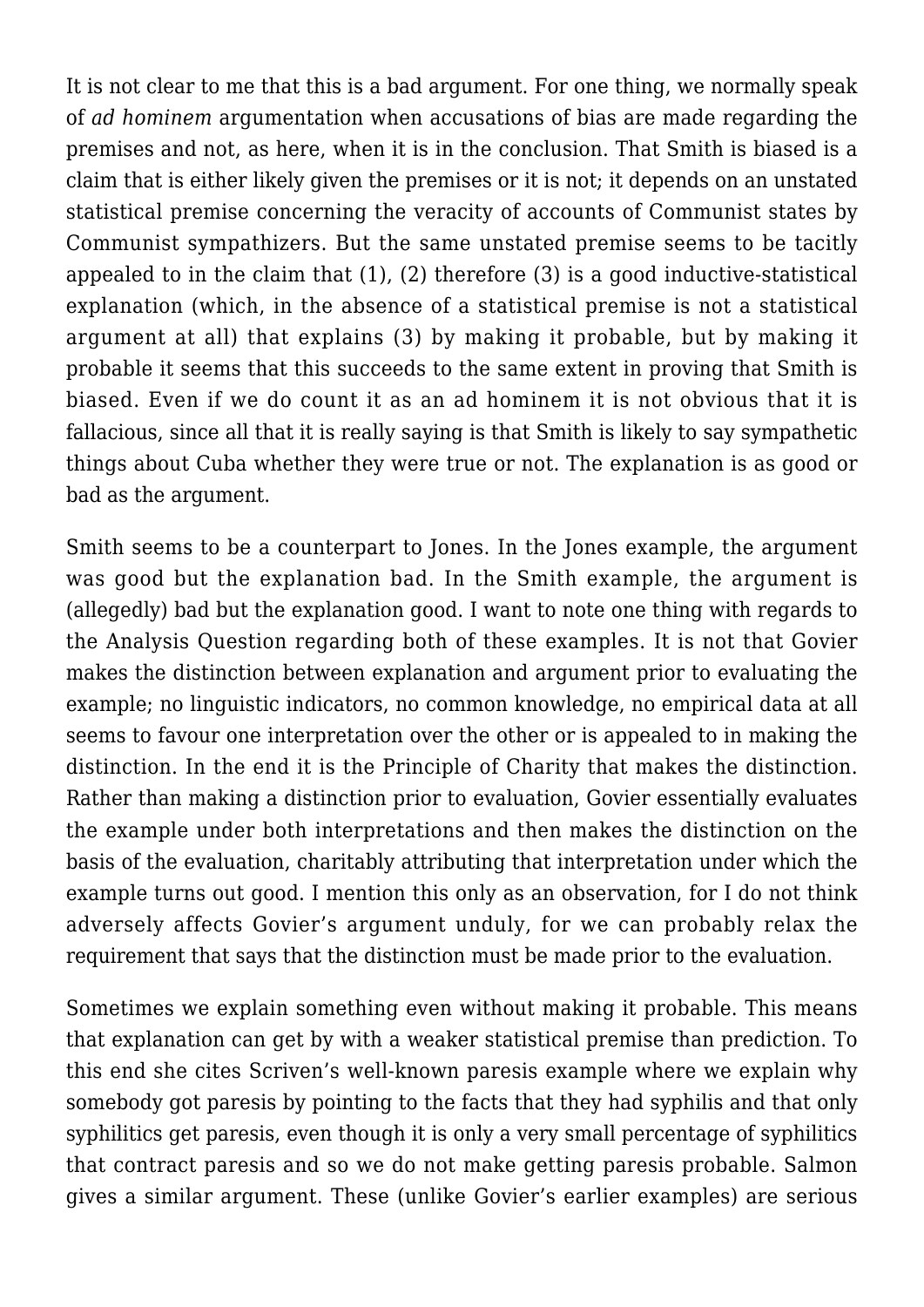challenges to the structural identity thesis; the statistical facts involved seem to be very weak evidential reasons to think that something will happen but good explanatory reasons for why it happened, given that it did.

Hempel's response is that this is not a good explanation. Realizing that there will be cases where what appear to be good explanations will not be such as to have allowed the prediction of their explanandum event, Hempel and Oppenheim (1948, p.139) say:

*Many explanations which are customarily offered, especially in pre-scientific discourse, lack this predictive character, however. Thus, it may be explained that a car turned over on the road "because" one of its tires blew out while the car was travelling at high speed. Clearly, on the basis of just this information, the accident could not have been predicted, for the explanans provides no explicit general laws by means of which the prediction might be effected, nor does it state adequately the antecedent conditions which would be needed for the prediction. . . .*

*In some cases, incomplete explanatory arguments of the kind here illustrated suppress parts of the explanans simply as "obvious"; in other cases, they seem to involve the assumption that while the missing parts are not obvious, the incomplete explanans could at least, with appropriate effort, be so supplemented as to make a strict derivation of the explanandum possible. This assumption may be justifiable in some cases, as when we say that a lump of sugar disappeared "because" it was put into hot tea, but it is surely not satisfied in many other cases. Thus, when certain peculiarities in the work of an artist are explained as outgrowths of a specific type of neurosis, this observation may contain significant clues, but in general it does not afford a sufficient basis for a potential prediction of those peculiarities. In cases of this kind, an incomplete explanation may at best be considered as indicating some positive correlation between the antecedent conditions adduced and the type of phenomenon to be explained, and as pointing out a direction in which further research might be carried on in order to complete the explanatory account.*

Hempel here seems to be suggesting that such explanations are not really explanations, or at least not scientific explanation, but are at best incomplete explanations which when completed would allow the prediction of the explanandum event; being syphilitic does not explain why someone contracted paresis, and will not until it is explained why some syphilitics get paresis and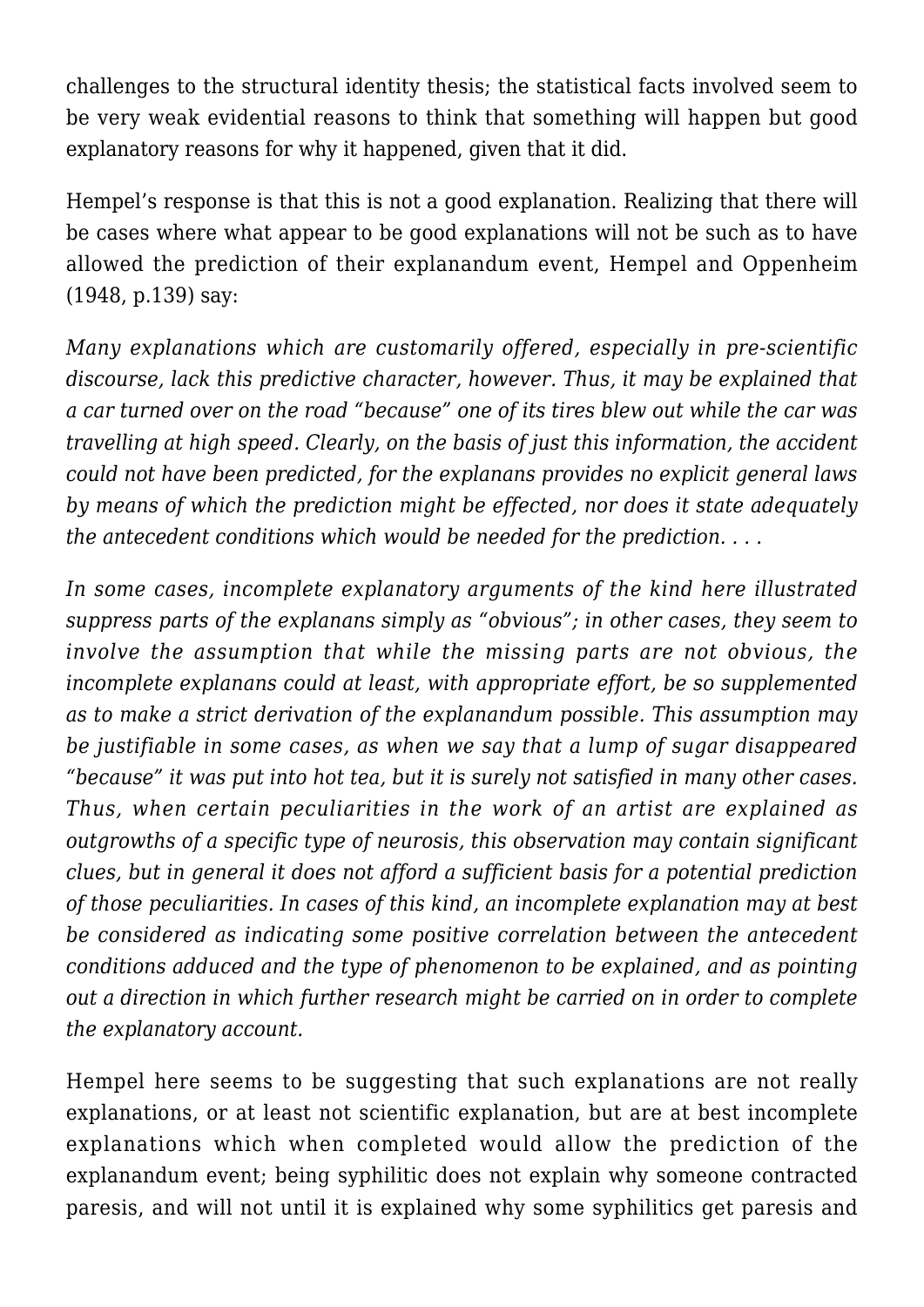others do not. This is a research question that, by considering the given explanation to be already good, might have been deemed unnecessary. The appearance of a good explanation is because of the pragmatic reason that it names a relevant difference that someone who did not already know that it is only syphilitics who get paresis might find informative – indeed, it is essentially Mill's Method of Differences. Also, we see Hempel say that symptoms and indicators do not suffice for a prediction.

In a similar vein, Mellor (2006, pp.232-33) argues that "explanation" is ambiguous. Something is an explanatory reason and can be given in response to a request for explanation as long as it raises the probability of the explanandum event's occurring; but only if, when conjoined with background knowledge, the probability of the explanandum event's occurring is close to unity can we claim to have a good explanation. Like Hempel, Mellor seems to be saying that when we cite an explanatory reason this is really elliptical for a much longer statement that we may or may not know how to complete, but that we are justified in giving it as a reason and as providing explanation as long as it is positively statistically correlated with the explanandum.**[xii]**

Still, maybe Hempel and Mellor are too casual with our linguistic intuitions here, and later Hempel relaxed the conditions on inductive-statistical explanations in response to these kinds of objections. However, I wonder whether this really helps Govier, for once it is raised that the goodness or apparent goodness of an explanation or explanatory reason depends on pragmatic and contextual factors, the issue of whether these factors are part of the evaluation of the product is also raised. Pragmatics governs a kind of activity, and not the product, and the pragmatic goodness of one is not necessarily the rational goodness of the other, although a good and complete explanation should be good whatever the pragmatic and contextual factors. Do our linguistic intuitions track the appropriateness of giving a reason as a speech-act, or the goodness of the resulting product?

Kasachkoff (1988, p.26) cites an example from Thomas: "Everybody has needs. You don't fill mine. So I'm splitting." Thomas says that it is unnecessary to decide whether this is a justification or an explanation because all we need to evaluate is how well the reasons support the conclusion. Kasachkoff (1988, pp.26-27) disagrees: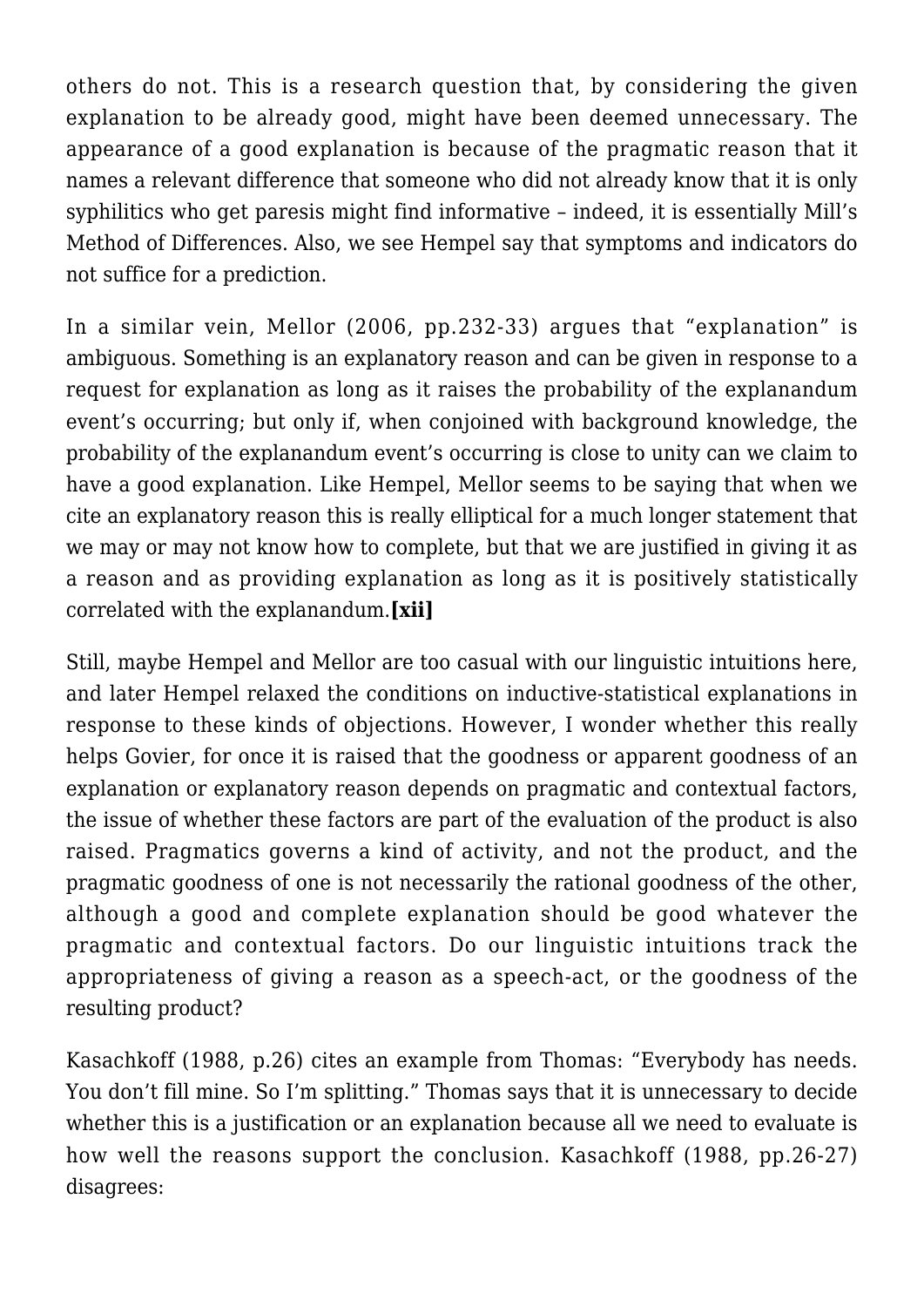*If you know that the author of the above discourse is not leaving, an explanation of why she is leaving would not make any sense; if you know that she is leaving, a proof that she is leaving is beside the point.*

*Now, saying that an argument is either beside the point . . . or else that the argument fails to make sense, is to make an evaluation of its success.*

The kind of success that Kasachkoff seems to be referring to here is perlocutionary success, but this is not a kind of success that can make a proof less good. Suppose that I prove Pythagoras's Theorem to you, and then you tell me that you already knew this. In a sense my proof was a waste of time, but this does not make it any worse as a proof; it is as good as it ever was, and cannot become bad because of psychological facts about you. As I said earlier when discussing Thomas, what should not be relative to pragmatic and contextual factors is the goodness of arguments and explanations; it is no problem that where and when the distinction between arguments and explanations is to be drawn is relative to these factors. Kasachkoff's analysis of this example only seems to reinforce the thought that the distinction is between speech-acts.

Govier does not seem to realize this issue or provide us means to decide between these options. This seems to be only exacerbated in the next section where Govier (1987, p.168) explains why explanation and argument are different: justifying evidence appropriate for showing that something is the case is not in general appropriate for explaining why it is the case. Their appropriateness is tied to the different function of the social processes for which they are typically used. Arguments are used for rational persuasion, and even when not used this way because the conclusion is not in doubt, this does not alter the basic asymmetry between arguments and explanations. But this asymmetry seems to be between the social processes, not the products.

Given all this, Govier concludes that arguments and explanations are not, in general, the same. She asks then whether there are particular arguments and particular explanations that are the same, considers some of Thomas's examples, and by examining the pragmatic direction of each determines whether they are arguments, explanations, or both. For example, she decides that one of the examples**[xiii]** is an argument because it does not seem plausible to suppose that the audience knows its conclusion in advance of being given the argument. She then notes that, once this conclusion has been established, the very same argument does explain why the conclusion is true: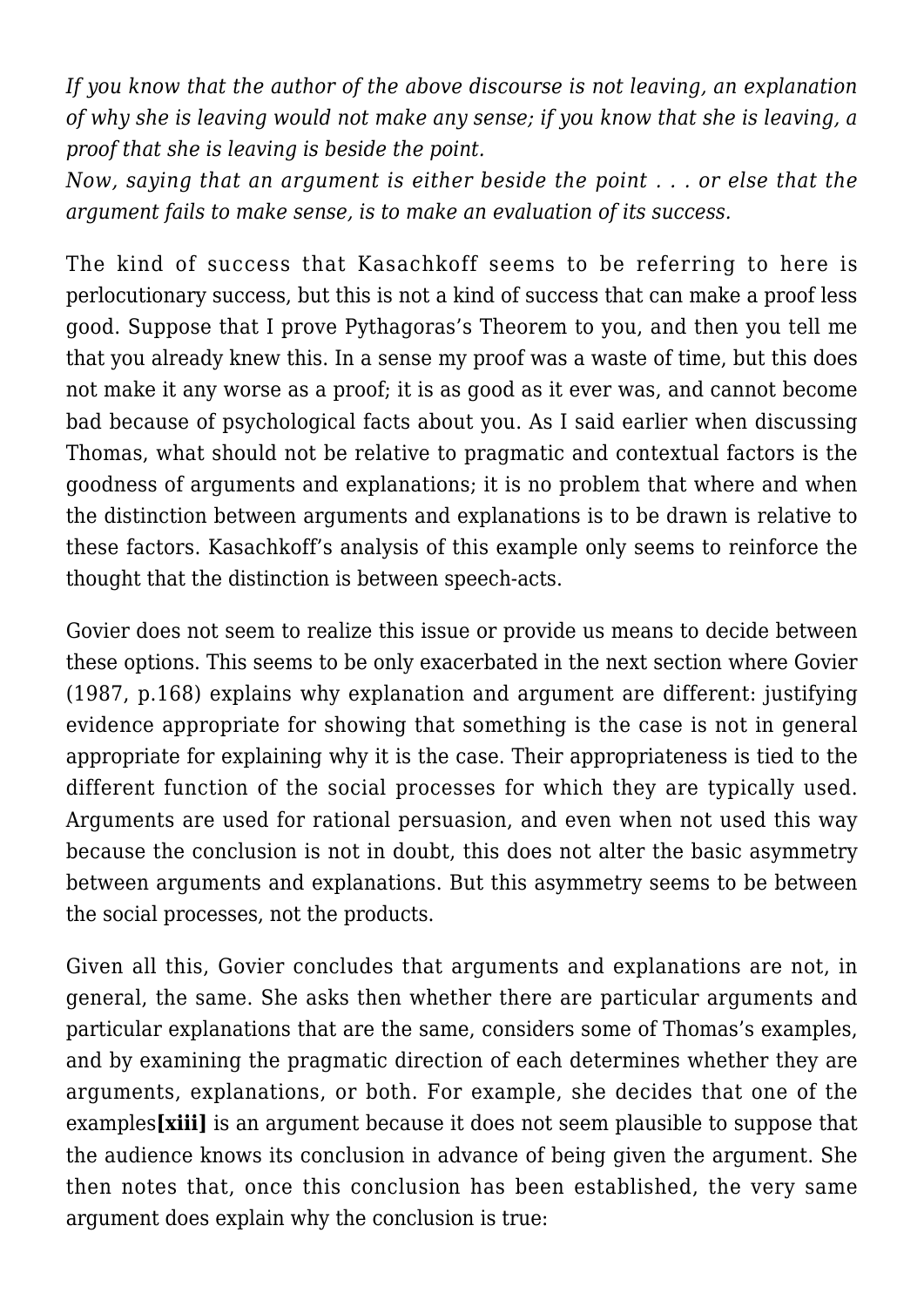*The very same claims show both that the conclusion is true and why it is true. The same passage constitutes both argument (justification) and explanation, as Thomas maintained. This can happen because the justifying premises are also statements that are appropriate to explain the fact that is in the conclusion. The audience would, however, have to be convinced of the truth of the conclusion before an explanation as to why it was true would seem necessary.* (Govier, 1987, p.171)

Here she concedes, as we noted in section 1, that there are occasions where argument and explanation are at least token-identical and which are equally good as arguments and as explanations. This is, of course, quite consistent with their criteria of evaluation being different; it is simply that the same reasons can satisfy both sets of criteria. In consequence, it is also consistent with there being a conceptual distinction between arguments and explanations, which depends on there being different criteria.

Another of Thomas's examples gives convergent reasons for the conclusion. Here too, she allows that these reasons can also be good explanatory reasons, albeit the explanation is not a deductive-nomological one. These concessions, she notes quite correctly, only shows that these passages are good by the criteria of both explanation and argument and not that these criteria are the same. In fact, they cannot be the same, for then this would follow for all passages and it would be impossible for there to be good arguments that are bad explanations and *vice versa* (Govier, 1987, pp.172-73). We see that Govier does not propose the kind of extreme view that denies that any good arguments can also be good explanations, or *vice versa.*

In her final section, Govier notes that we do make this distinction in real life. Sometimes when we ask why or somebody asks us why, we consider a justification to be the appropriate response, and sometimes we consider a justification to be beside the point or to involve a misunderstanding of the question and it is an explanation that is called for. What we consider the response to be will affect how we consider it, and this includes the addition of missing premises. She gives the example of someone saying that he believes in God because he learnt religion at his mother's knee. Is this "because" explanatory or justificatory? We can add in a missing premise on either interpretation:

(REASON) I learned religion at my mother's knee.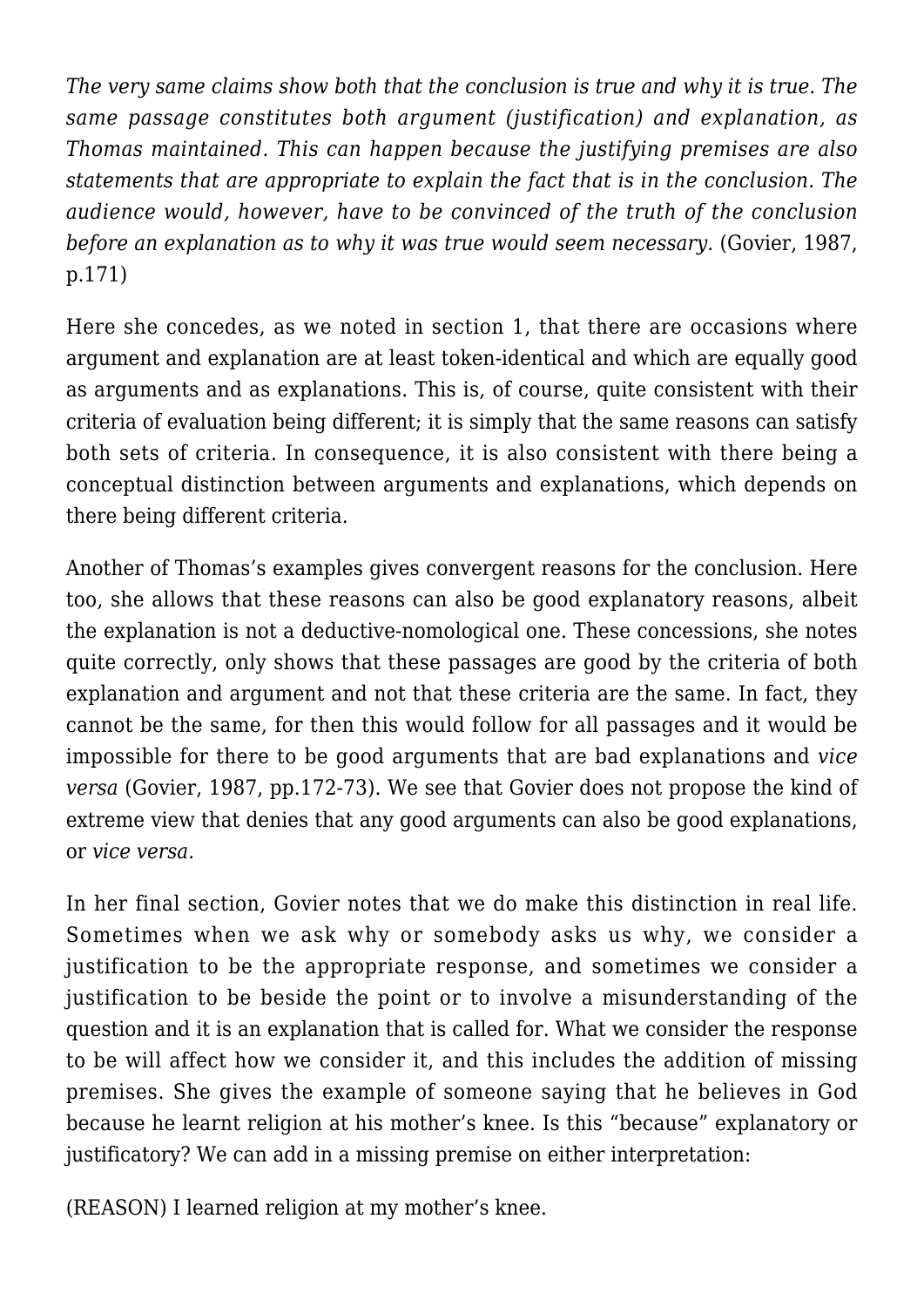(MISSING EXPLANATION) People usually persist in believing those things that they learn at their mother's knee. That is (the cause) why I believe God exists. (MISSING ARGUMENT) Most of what people learn at their mother's knee is true. Therefore, (probably) God exists.

Govier (1987, 174) suggests that this works better as an explanation and that in most contexts it makes little sense to ask for a justification.

Note that this is not an explanation of why something is true but of why the speaker believes it, which we have already said is a trivial sense of explanation and certainly not the one pertinent to Hempel. Note also that construed as an argument it is not a prediction but a justification of a prediction. So, this is not a counter-example to the structural identity thesis, firstly because it is neither a real explanation nor a real argument in the senses discussed, and also because, anyway, the structures are different, since there are different conclusions, and consequently (it should come as no surprise) different missing premises that we need to add to complete these enthymemes. What is slightly more surprising is that even after completed in the most charitable way possible the explanation of why the speaker believes something still seems that much more plausible than the justification.

This is an illusion, however. Supposing that the statistical claim made in MISSING ARGUMENT is true the justification does *confer* a high probability on God's existence (relative to the given grounds) and is, for this reason, a good argument: the reason it appears not to be is because of information that we know (about the unreliability of certain classes of truth-claims) but that is not including among the premises. This is just the non-monotonicity of statistical arguments and what Hempel calls the structural ambiguity of inductive-statistical explanations; what is highly probable relative to one set of premises may be highly improbable relative to another set of premises, even when this second set of premises has been produced simply by adding a further premise to those already present. As in the Communist sympathizer example, the appearance of being a bad argument is deceiving. Govier (1987, p.174) concludes:

*Noting how the inserted material differs in these cases and how the conclusion of the argument differs from the statement of the explanandum, we can see that the argument/explanation distinction retains considerable epistemic and practical significance. The force of 'why' questions and 'because' answers varies, depending on whether we deal with a request for an explanation or a justification.*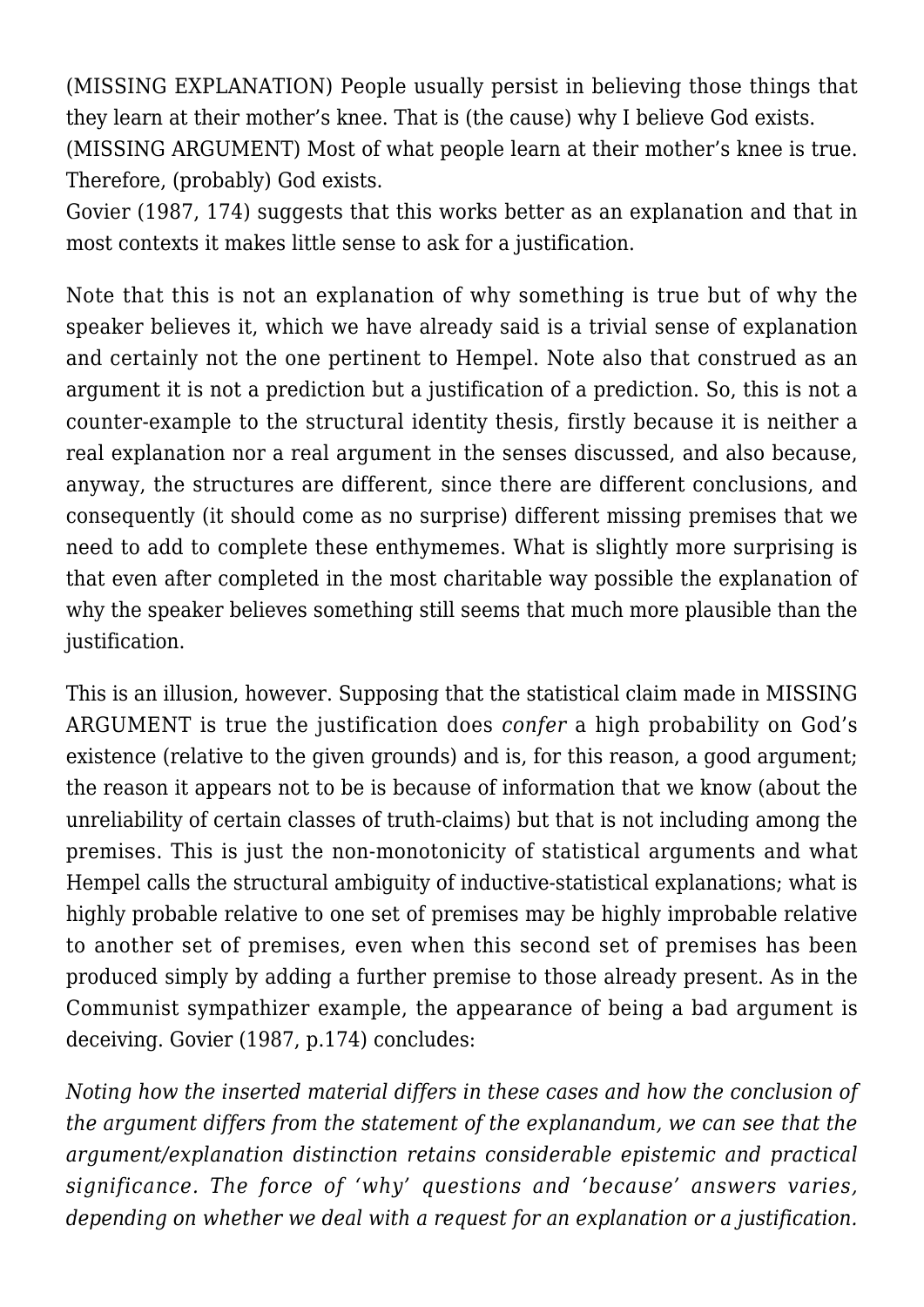*Different claims are differently relevant, and different standards of success apply. To be sure, reasoning is used both in explanations and in arguments. Without the full context, some responses could be taken as either one or the other. Nevertheless, the distinction retains its pragmatic significance, and the pragmatics of the matter are related to our logical and epistemic appraisal of the result.*

But here the inserted material is different simply because the conclusions are different. It is true that we can respond to some requests for justifications with confirmations and justifications of predictions, and these are not identical to explanations. But the only genuine explanations that may not, perhaps, be genuine justifications, are those whose statistical premises do not confer high likelihood on their conclusions. This is an old point that Govier has nothing original to add to; everything else she says fails to make the distinction as a distinction between objects.

### 3. *Conclusion*

What do we mean when we say that explanations and arguments are different? As Kasachkoff says, nobody denies this. Nobody denies that the intention to explain and the intention to justify are different intentions. Since communicative intentions are related to the illocutionary force, the distinctness of the speechacts of explaining and justifying are also different, as all must agree. All can agree also that they have different perlocutionary effects: understanding in the case of explanation, justified belief in the case of justifying. All can also agree that understanding has different conditions to justified belief; to understand why something is so is not only to have a justified belief that it is so but also, plausibly, to grasp the modal fact that it must be so, given other conditions. If any normative difference between the speech-acts comes down to a difference in conditions of perlocutionary success, then it seems as if all good explanations should provide good reasons for believing that the explanandum is true and that it must be true. Consequently, all good explanations would be good arguments, although not all good arguments would be good explanations.

Furthermore, there would be no need to make the distinction between explanations and arguments, for whatever claims (including the modal claims) are made, the reasons would either support those claims or not, and this is a matter of logically evaluating the product. As Thomas says, for the purposes of evaluating the reasoning we would need only to establish whether the reasons support the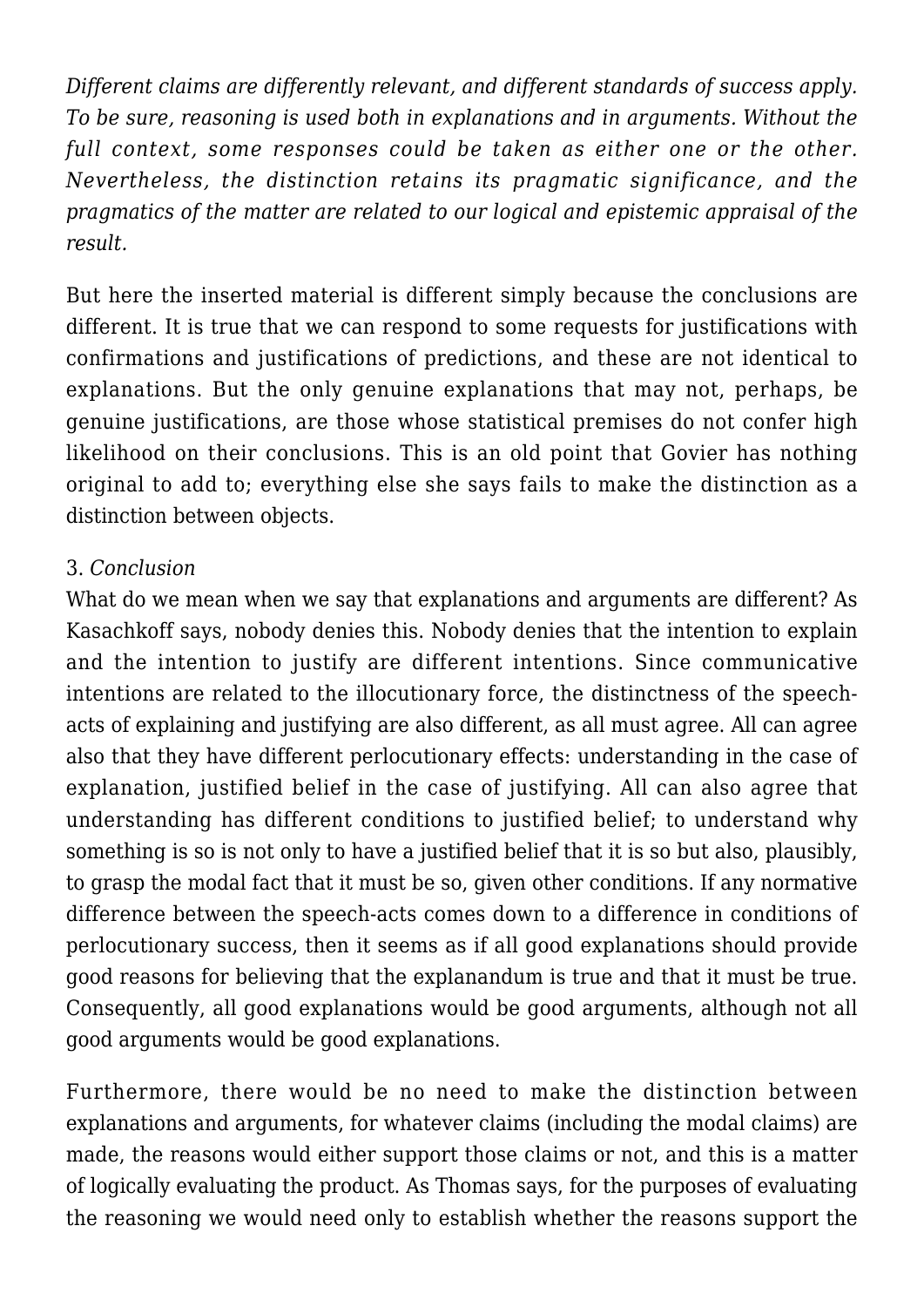claim or not, and would not need to make the distinction between the products of explanation and justification, but only if at all between the acts when, using charity (often post-evaluation, as we have seen), we attribute communicative intentions to the arguers.

When we say that there is a distinction between explanations and arguments, and that it is a (type-) distinction between the objects rather than the acts, this can only be because there are good explanations that are not good arguments. All of the talk about "pragmatic directions" and "certainty shifts" is quite compatible with the distinction being between acts and is thereby irrelevant for evaluating the goodness of the reasoning involved; both Nozick and Hempel concede that there is this difference without conceding that it is a difference between the products. Another red herring is the fact that we often cite evidence as our reasons for believing something but this evidence does not explain why something is so. This is obviously true, but shows only that observing that something is so is not to observe that it must be so.

However, if we conjoin our evidence with a law (even a law of co-existence) to argue for another particular statement, then this would justify belief in the modal claim involved. In this case, arguments that satisfy Hempel's (R1) to (R3) would be explanations, and would be good explanations to the extent that they justified the modal claim, i.e., to the extent that the law confers a high conditional probability. It is because of this high probability that there is an identity of explanation and prediction, and not because explanation has a particular logical form; we can claim a structural identity even without committing to any particular type of structure.

If Hitchcock (2011) is right, then this is so for all arguments after all, since according to him the semantics of "therefore" wherever it appears contains implicit reference to a generalization that backs counterfactuals, which seems near enough to a law as to make no difference. However, I am not sure that Hitchcock is right about this, and this is not the place to argue the issue. I say only that if you want to explain not only why you do believe something but the normative fact that you should, you need some kind of law to support the modality involved. I would not like to say, and nor would Hempel, that all arguments obey (R1) to (R3). It is no problem in making a distinction between explanations and arguments that do not obey (R1) to (R3), since we can make a distinction between arguments that do and arguments that do not obey (R1) to (R3). I think we can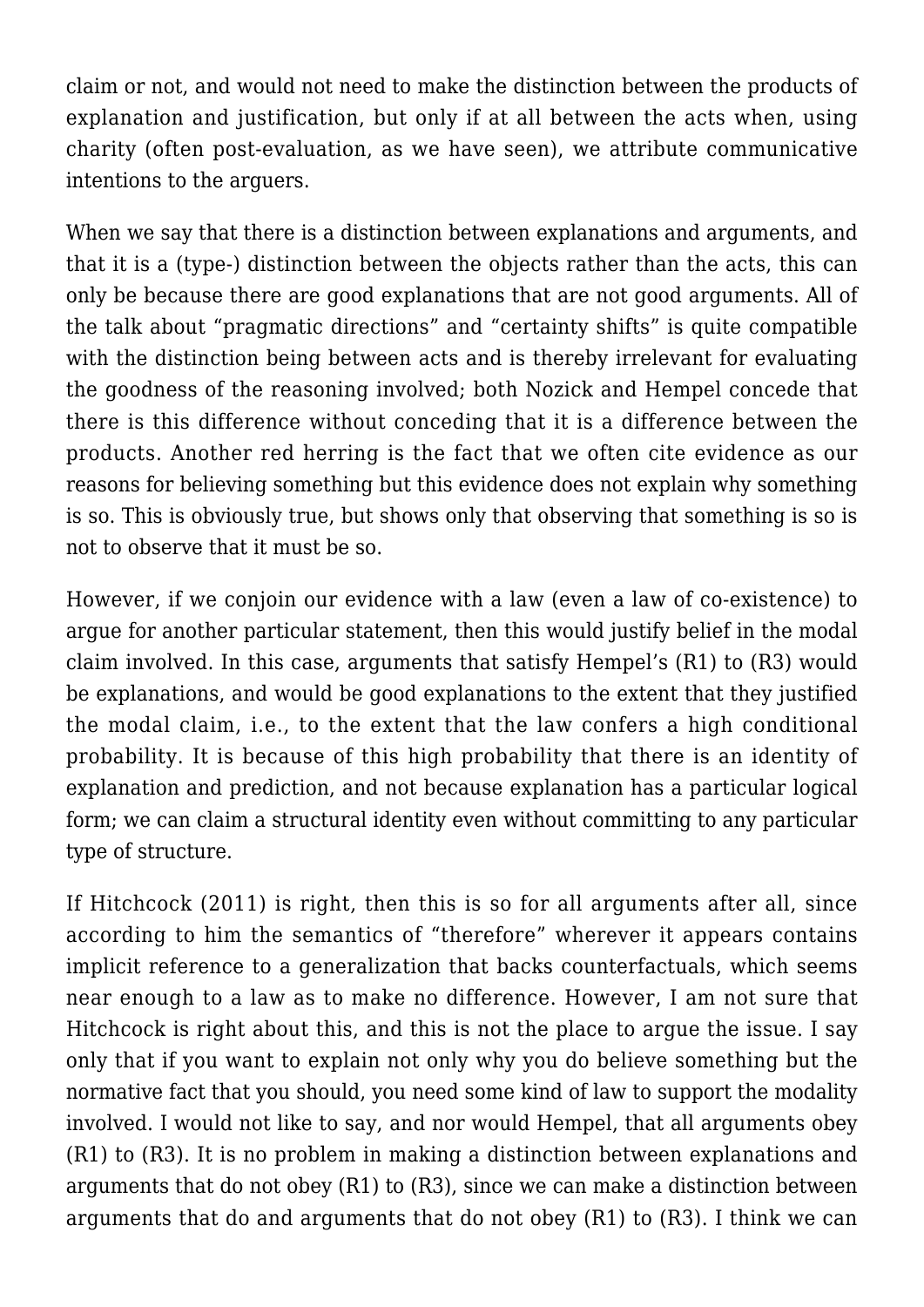agree with Govier that there is this distinction, and several of her examples illustrate it, but this distinction is not a pragmatic distinction at all but a logical distinction, (R1) to (R3) being logical conditions. The interesting and controversial question is whether it is worthwhile, in Kasachkoff's sense of meaning that we have to treat them differently, distinguishing between explanations and arguments that do obey (R1) to (R3).

Saying that there are good explanations that are not good arguments turns out to be tantamount to saying that there are reasons that are good explanations but do not confer a high probability on the outcome. It should be noted that this applies to statistical-inductive explanation only and consequently does not affect the claim that all good deductive-nomological explanations are good predictions, and it should be noted also that it is deductive-nomological explanations that Nozick (1981, p.13) refers to in the excerpt previously mentioned. This is a very old point made by Scriven in his famous paresis example and which is appealed to by Govier**.[xiv]** It is typically conceded that there is a pre-theoretical intuition that we explain paresis in a patient by giving as a reason that he had untreated syphilis. The problem is what exactly to do with this intuition. In his early responses to Scriven, Hempel explained away this intuition on pragmatic grounds, while Mellor does the same on semantic grounds. Scriven and Govier take the intuition at face-value as a counter-example to the covering law model. But by doing this they seem to concede that the goodness of an explanation depends on the kind of pragmatic and psychological factors that Thomas says should not enter into the evaluation, and perhaps cannot be gotten by analysis of the discourse given the resources the informal logician has at his disposal. My feeling is that it makes sense to talk of the goodness (i.e., felicity) of a speech-act as depending on such factors, but less plausible to talk of the goodness of the product as depending on such factors; Govier's appeal to Nozick for help only hinders her in showing the distinction to be a type-token distinction rather than (or as well as) an act-object distinction.

What is the result of all this? For all that Govier says, the distinction between explanation and argument is a distinction between the speech-acts and does not need to be made if the argument is as Hempel describes it. Nobody denies that these acts are different. Therefore, I think the burden of proof is on the defenders of the distinction to show that the distinction is to be made in the place and in the way that they make it. I do not think they have met this burden of proof. Equally, I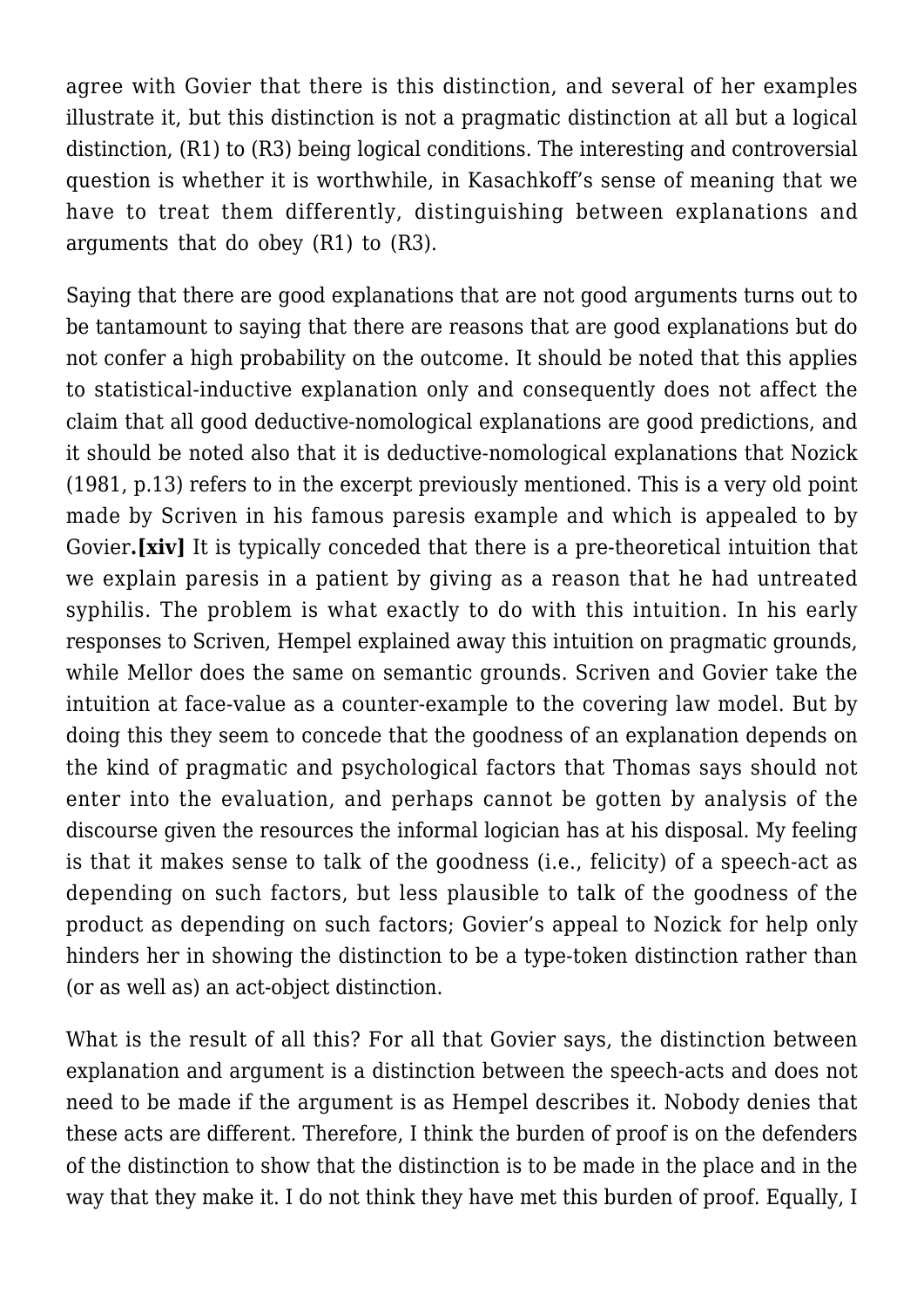do not pretend to have proved that the only distinction is between the acts or that it is impossible to make a type-token distinction in the products. As I pointed out at the outset, it is extremely difficult to know how to decide between them. Hempel does not deny these pragmatic factors, but mentions them himself – they reflect different ways we may use an argument.

Has Govier succeeded in giving reasons why explanation and argument are different? I don't think so. She does not succeed in persuading me to believe that there is the kind of difference that she wants to endorse, for everything that she says is compatible with and can be explained by a distinction between the acts that everybody already accepts. For the same reason, she does not succeed in explaining why they are different, for all the differences she names could be differences between the acts. And if the differences between the objects are simply differences between different kinds of arguments – between those that do and those that do not satisfy (R2) and (R3) – then it is not very interesting, for we are still evaluating the explanation as the kind of argument that it is. It is not a distinction that means that we have to treat them differently. At most, she succeeds in telling us what some of the differences are, not what they are differences between, or, in the interesting cases, what differences the differences make.

#### **NOTES**

**i.** Wright (2002) describes classes of "why"-questions where the distinction seems to fade or even vanish completely.

**ii.** Since he thinks that any distinction must be a structural one, McKeon (2013) fails to appreciate this kind of defence and much of his discussion is lacking for this reason. Johnson (2000, pp.98-99) rejects a structural definition of argument for the very reason that it lacks the resources to make the distinction between argument and explanation that he rather takes for granted it must. So, saying that there is the same structure is not in itself sufficient for the conclusion that the structures should be evaluated in the same way. Nevertheless, his proposal that the distinction is one between acts is certainly live.

**iii**. This greatly complicates Govier's discussion of Hempel, for Hempel uses 'argument' in the logical sense, but talks also of 'prediction' in a way that suggests that all predictions are proofs, but does not claim that all proofs are predictions. Discussion of this point will appear later.

**iv.** Writers like Weinstein and McPeck reject informal logic for this kind of reason,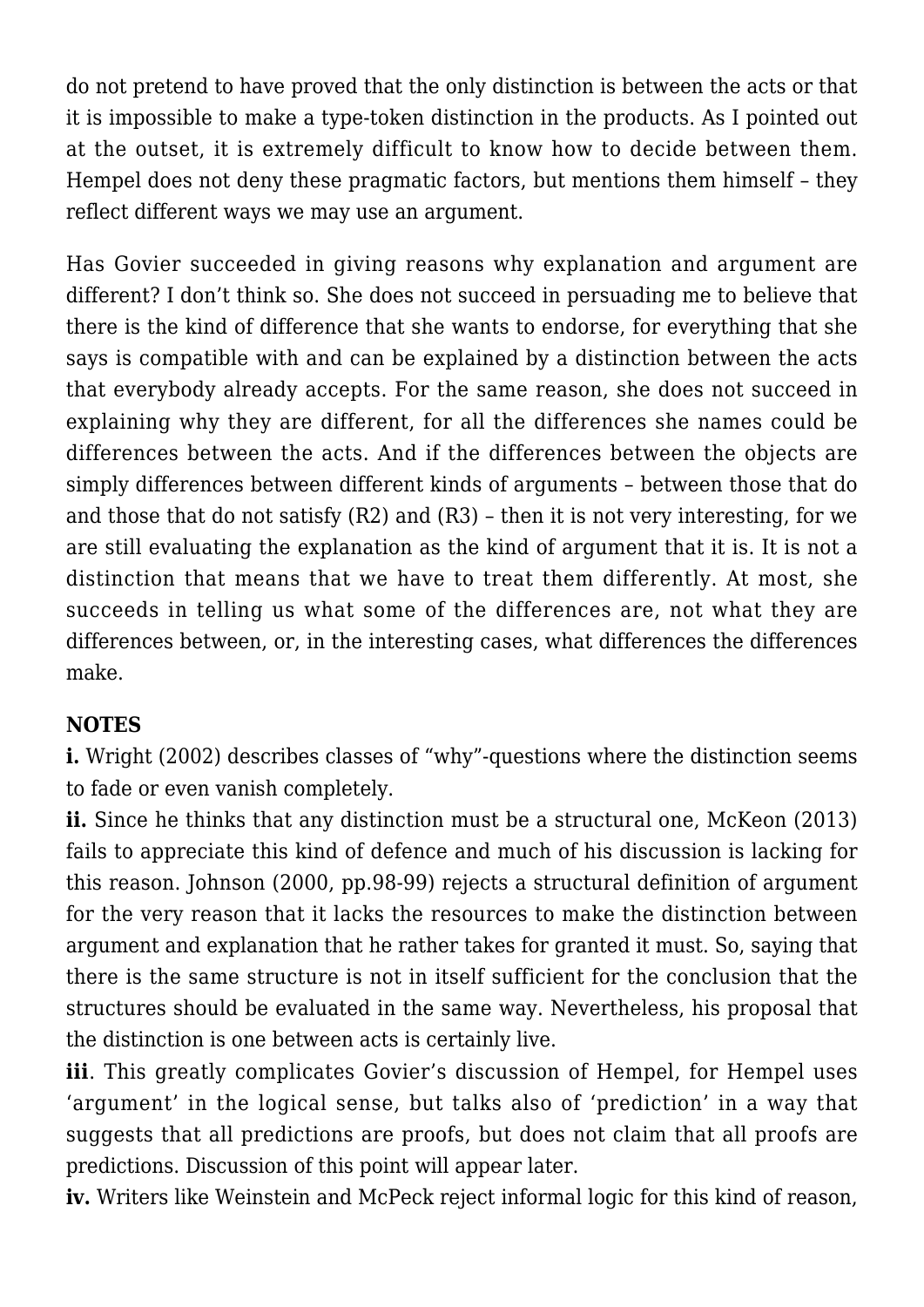in favour of discipline-specific epistemology. For discussion see Johnson (2000, pp.260-68 & pp.298-309)

**v.** I make this qualification because we will see later Govier evaluate an analysed text as both an argument and as an explanation, and then using the Principle of Charity to give the text the interpretation under which it comes out best. For instance, if it comes out as a bad argument when evaluated as an argument but as a good explanation when evaluated as an explanation, Govier seems prepared to say that it is an explanation rather than an argument.

**vi.** It seems to me that you might make a case for the "therefore" of an explanation requiring backing by a generalization, whereas the "therefore" of a justification does not. This would be a qualified acceptance of Hitchcock's thesis that all uses of "therefore" have this kind of backing as part of their semantics (Hitchcock, 2011) and that "therefore" is ambiguous after all. Govier does not take this view here.

**vii.** It is not just Govier; distinguishing arguments and explanations on pragmatic grounds is the orthodoxy in informal logic, e.g., Groarke and Tindale (2004, pp.20-24).

**viii.** Govier writes here almost as if what she means is the acts after all, but this is not open to her since, going back to the Analysis Question for a moment, whatever it is that we evaluate must be extracted from the discourse by linguistic indicators and common knowledge, which is to say that it must be a product.

**ix.** One might wonder whether this actually is a good argument, since it simply repeats in its conclusions what was in the premises and it is precisely these kinds of arguments that Govier is wont to claim are not 'real' arguments. However, since the premises do seem to be given "in an attempt to prove, or justify, a conclusion" in line with Govier's definition, I will not press this issue.

**x.** This is a distinction that is made in Hanson (1959) but applied there, in my view, wrongly, for Hanson considers all predictions that are made by covering law explanations to be justifications of predictions. The following might help to identify precisely what is meant when we speak of an argument making a prediction: One should, strictly speaking, always speak of explanatory and predictive arguments, or explanatory and predictive uses of the argumentschema, if only to avoid at the outset the objection that some predictions are not the results of inference and hence have nothing connected with them that could function as explanations (e.g. the predictions of oracles, clairvoyants, and so on). Whilst in a generic sense a prediction is simply an assertion about the future, we are here concerned with scientific prediction, and this is essentially bound up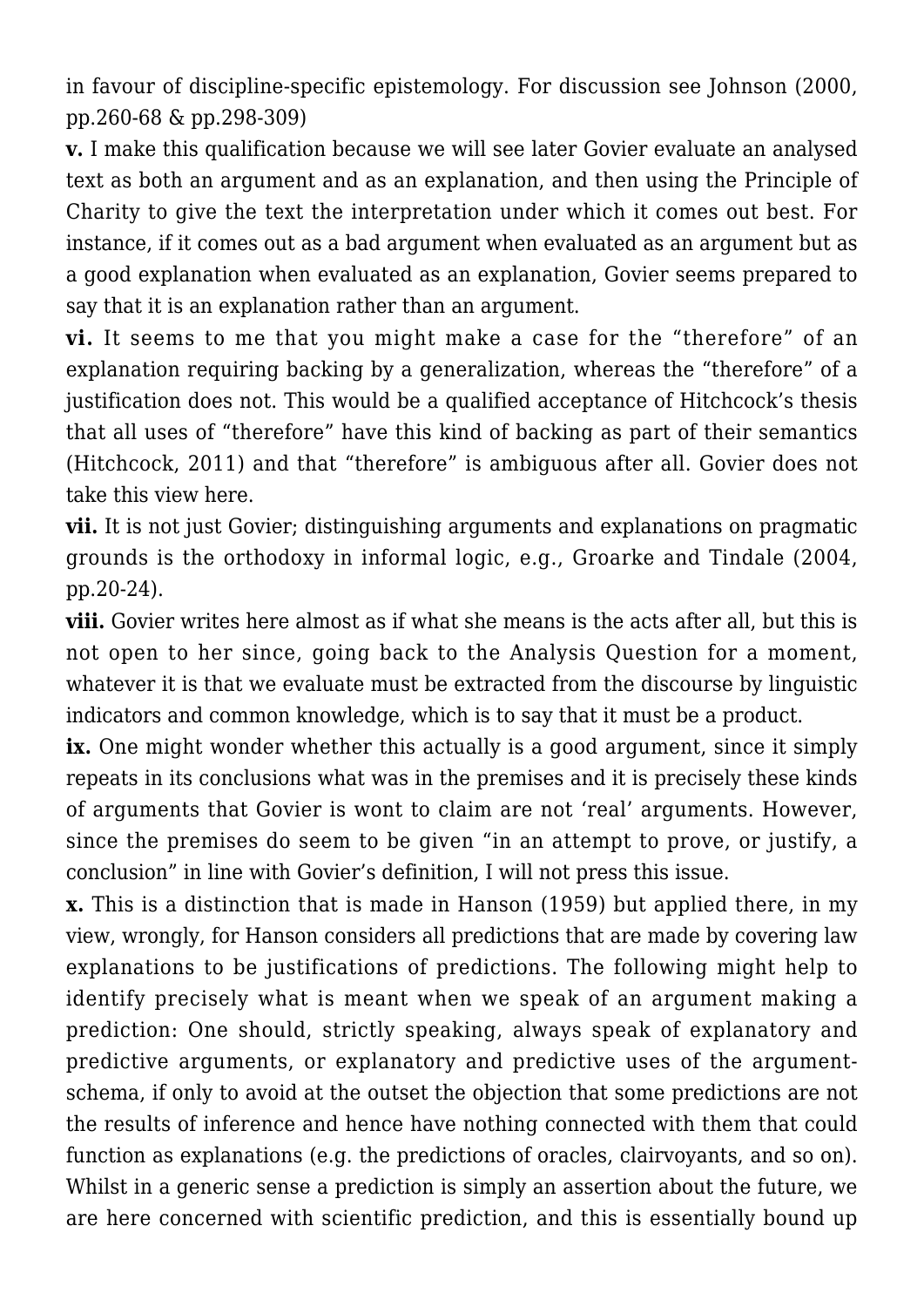with the idea of an inferential basis, in the sense that a prediction qua assertion must be connected with some other statements which provide a rational basis for asserting the prediction. (There will obviously be room for dispute about what constitutes such a rational basis, but this is an overarching problem.) Providing the point is kept in mind, no harm is done by speaking indifferently of the symmetry of explanatory and predictive arguments or of uses of an argumentschema or simply of explanation and prediction. (Suchting, 1967, pp.42-43 fn. 5) **xi.** Perhaps Govier is still under the confusion over the 'certainty shift' earlier alluded to. McKeon (2013) too seems to see the whole debate as pivoting on the

difference between evidential reasons (confirmations) and explanatory reasons.

**xii.** Salmon claims that explanatory reasons can also be negatively correlated with the explanandum; the condition is instead statistical relevance. Govier does not discuss this, so nor will I.

**xiii.** This is example B (Govier, 1987, p.170).

**xiv.** Another example put to me when I presented this paper is the following: we can explain why Usain Bolt is the best sprinter on the grounds that he has the best genetic endowment, the best training, etc. But we have not justified the claim that he is the best sprinter, for which we need to appeal to the races he has won, etc. Without this, it might be thought, we can say that he is a good sprinter, but not that he is the best; it is a different set of facts that we need to appeal to in order to warrant use of the evaluative term "best." Do we explain why Usain Bolt is the best sprinter on the grounds of having the best genetic endowment etc.? Only, I think, by appeal to the statistical premise that those who have the best genetic endowment etc. will be the best sprinter. This is disguised in the current case because "best" in "best genetic endowment" simply means "genetic endowment most conducive to being the best sprinter." With the addition of this statistical premise, the same reasons do also justify the claim that he is the best sprinter. It is true that we can give reasons for him being the best sprinter that do not appeal to such things but only to, e.g., the races he has run, and these reasons will not explain why he is the best. But such reasons amount to inductive confirmations that he is the best sprinter, and I have said that confirmations are distinct from explanations and justifications. All these distinctions are logical distinctions.

#### References

Govier, Trudy. (1987). *Problems in argument analysis and evaluation*. Dordrecht: Foris Publications.